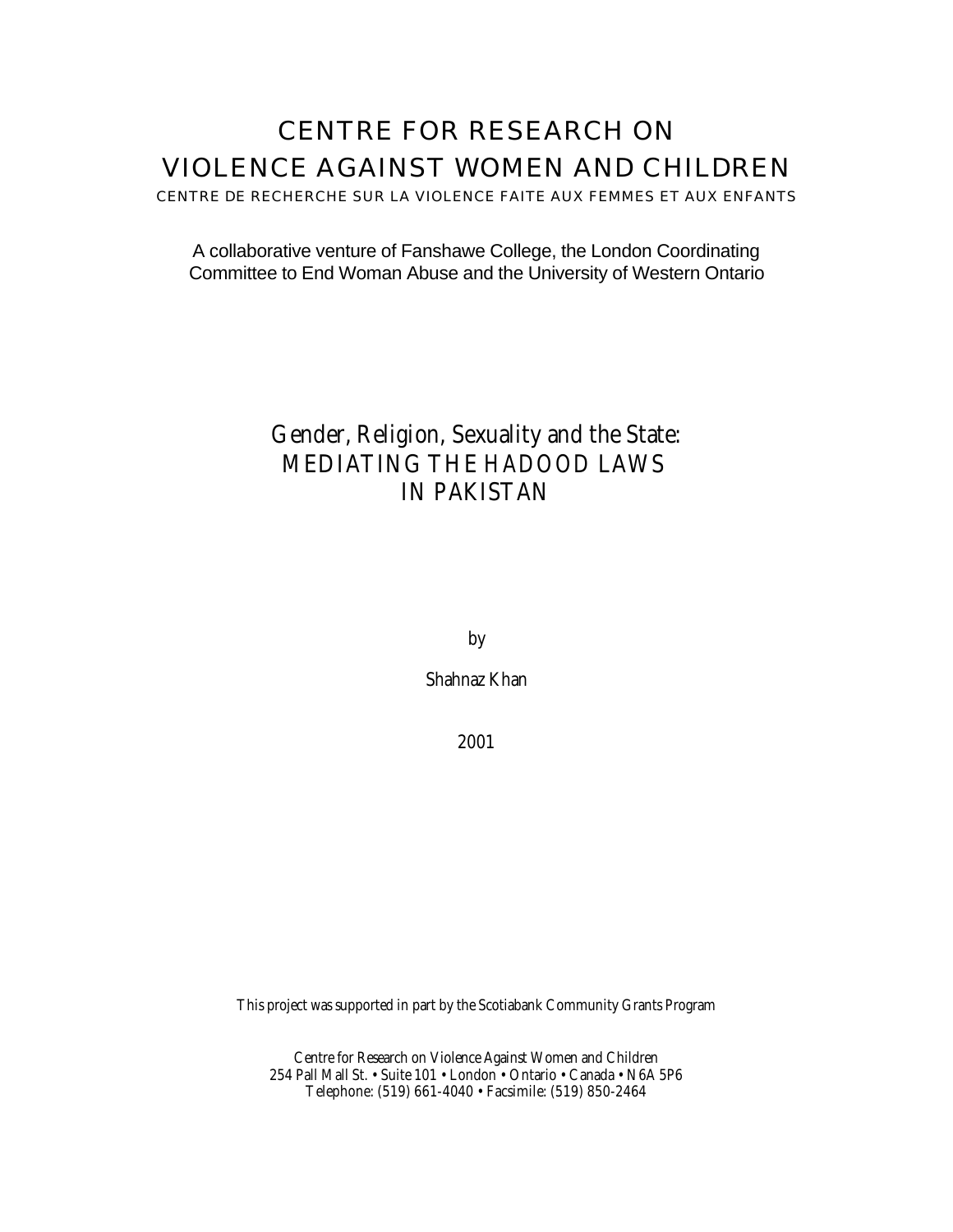© Shahnaz Khan

ISBN 0-9688655-0-X

Copies of this report are available at **www.uwo.ca/violence** or by order through the Centre.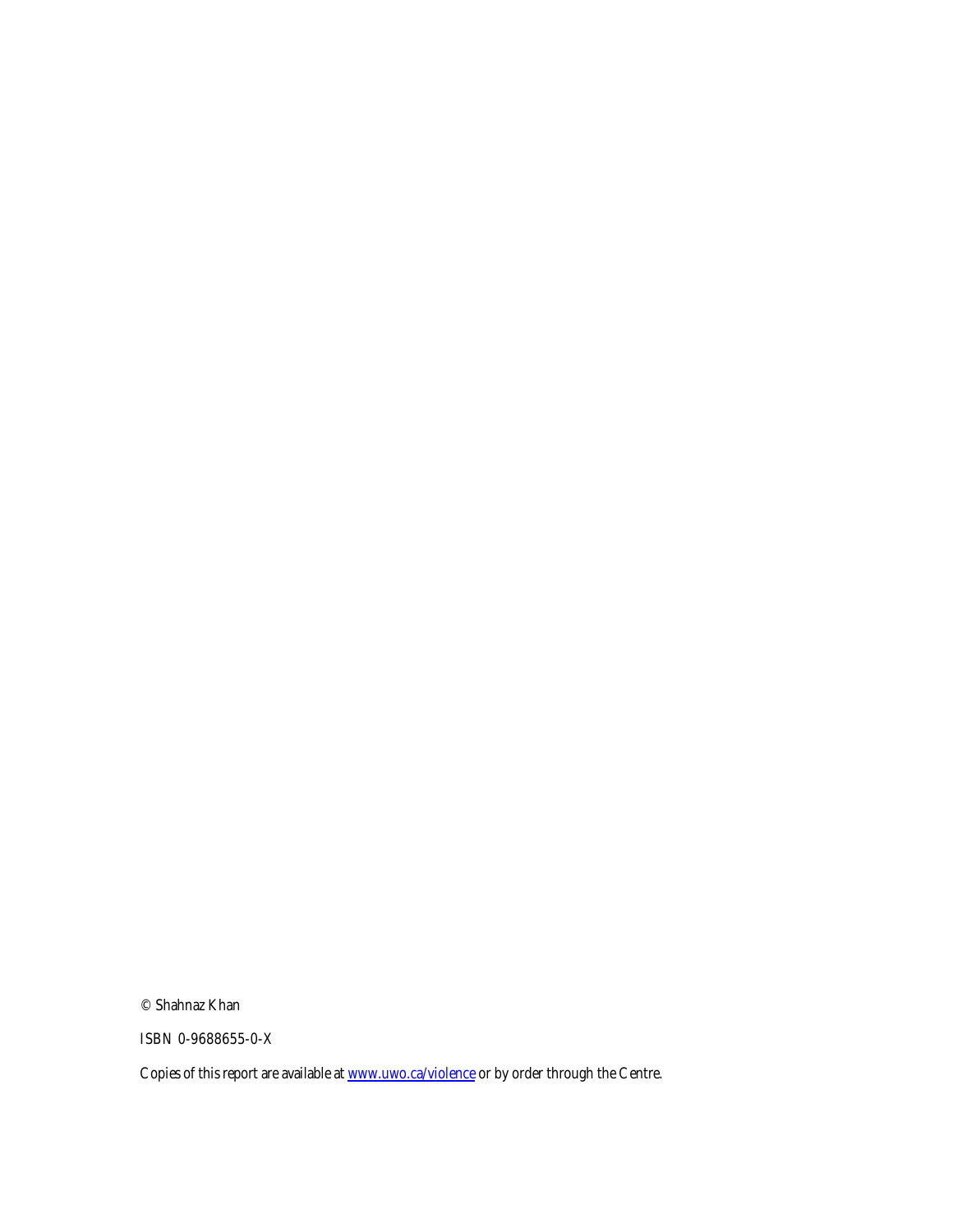## **TABLE OF CONTENTS**

| Kot Lakpat, Lahore (December, 1998)<br>Darul Aman, Lahore (December, 1998) |  |
|----------------------------------------------------------------------------|--|
|                                                                            |  |
|                                                                            |  |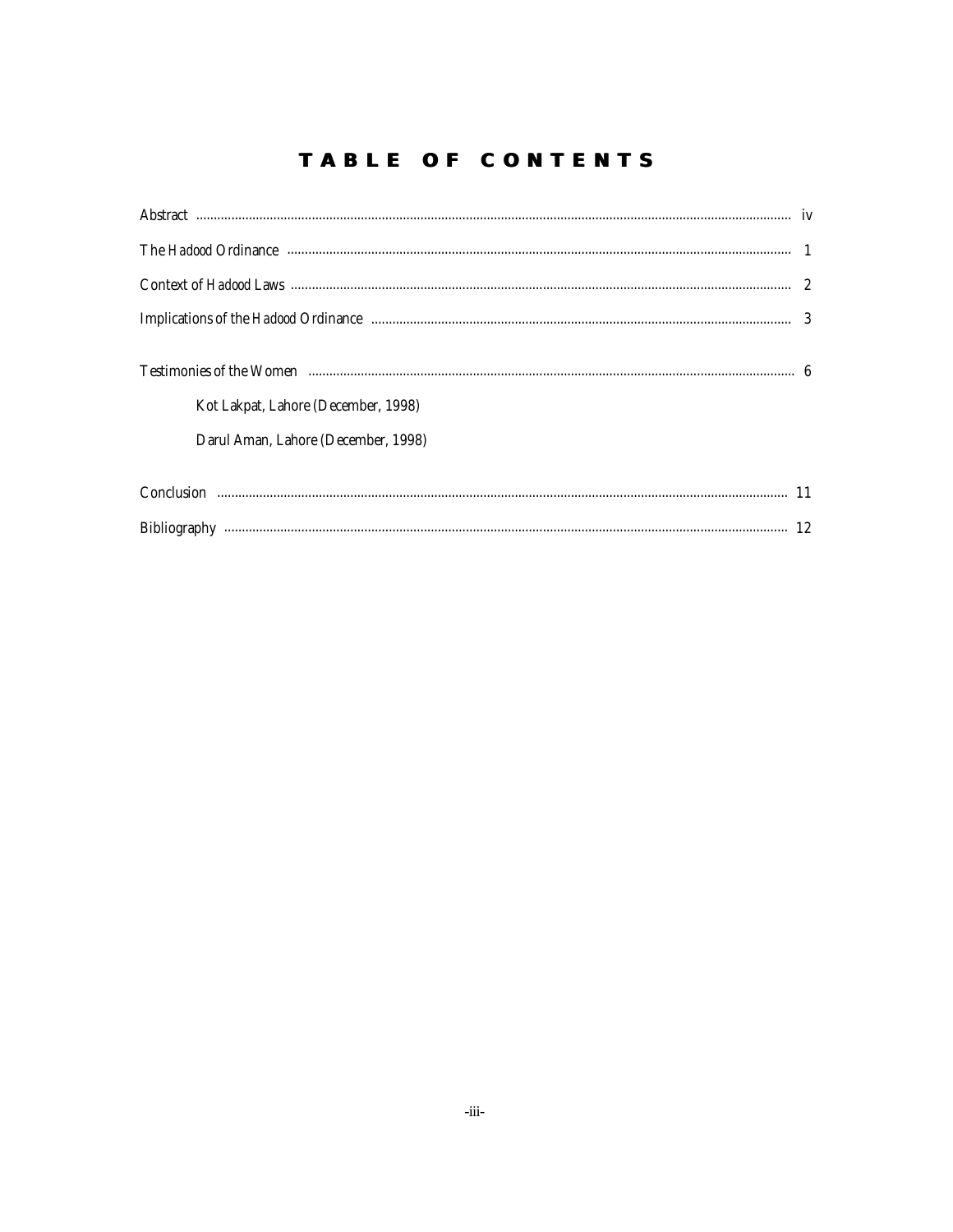## A B S T R A C T

The *Hadood* Ordinance of Pakistan, promulgated in 1979 under the regime of President Zia-ul-Haq, provides an example of legislation that allows greater control of women within state sanctioned interpretations of the sacred. In order to secure broader based support, Zia initiated *Nizam-e-Mustafa* (the system of the Prophet Mohammed), and began a process of Islamization of laws and social fabric of Pakistan. The stated intent was to define and reinforce the notion of a "pure and chaste" Pakistani citizen. The reality is quite different in a society where police corruption and violence often go unpunished, male violence against women has no legal sanction, and the majority of the population is increasingly impoverished. Although the *Hadood* laws affect the lives of all Pakistanis, women, especially those of the lower class, are particularly adversely affected. In addition, Islamization further strengthened the ties between Islam, the Pakistani State, and the military.

Although State sanctioned interpretations of the sacred were imposed on Pakistani society in the Zia years, the position of Islam in the body politic and the social body continues to be fiercely contested. It is these contestations around the *Hadood* Ordinance, particularly women's experiences of being charged and incarcerated under these laws, that this paper explores. This is accomplished through a discussion of the social and political context in which the law was passed and with information derived from interviews with 14 Pakistani women charged and imprisoned through what have been termed by some as, almost ludicrous legal justifications. I interviewed these women in December 1998. The women were, and possibly still are, inmates of Kot Lakpat prison and residents of Darul Aman (a shelter for women). Both of these institutions are in Lahore. Such accounts are important as they validate individual struggles. Yet it is crucial that these accounts remain tied to the context in which they occur, a context where military as well as weak elected regimes forge alliances with right-wing groups to secure a more broad-based mandate. And those of us who live in the "first world" must remind ourselves that it is our elected governments that have supported these regimes.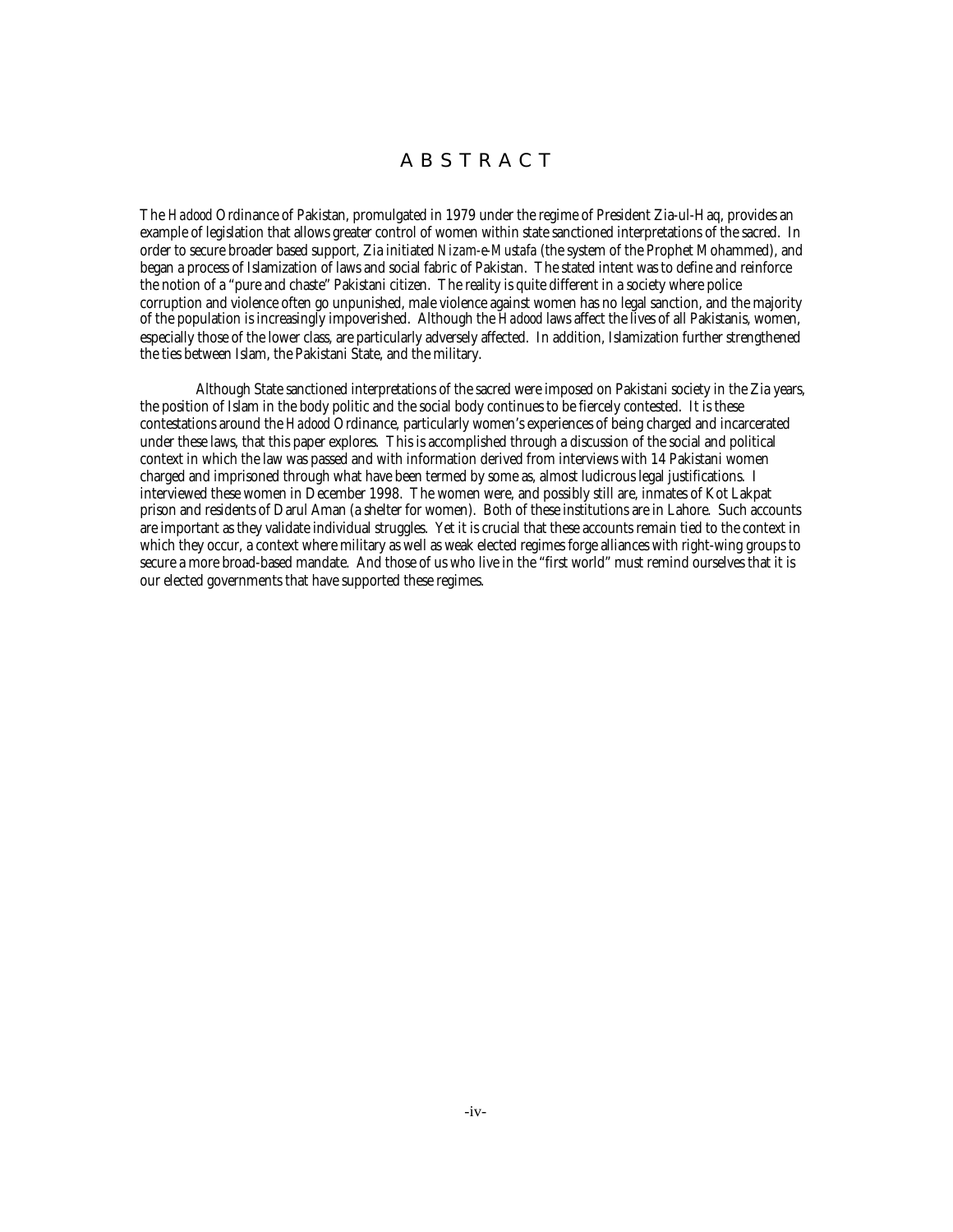# Gender, Religion, Sexuality and the State: Mediating the *Hadood* Laws in Pakistan

Shahnaz Khan

Assistant Professor Women's Studies Program St. Francis Xavier University

March 2001

The *Hadood* Ordinance, promulgated by President Zia-ul-Haq in 1979 as a first step towards Islamization in Pakistan, seeks to define and reinforce the notion of a "pure and chaste" Pakistani citizen. Critics of the Ordinance (Rouse, 1998; Shaheed, 1997; Mehdi, 1997; Jahangir & Jilani, 1988; Toor 1997), however, argue that these laws allow families to draw upon the power of the State to help regulate the sexuality of "their women," thus contributing to the growing incidence of State sanctioned violence against women. This paper presents a brief sketch of Pakistani *Hadood* laws and examines the social and political context in which the ordinance was passed and some implications of the laws. This paper also gives voice to the experience of 14 Pakistani women whose lives have been affected by the *Hadood* Ordinance. These women were interviewed during a visit to Pakistan in December 1998 and the early part of January 1999. Their stories, in turn are placed in the context in which the *Hadood* Ordinance was created and put into force. The intent is to encourage feminist examinations of the conditions which could impinge upon interpretations of the sacred in Pakistan. And feminist challenges can take into account all factors in imagining and promoting interventions for social justice and change. The *Hadood* Ordinance provides an example of legislation allowing greater control of women within state sanctioned interpretations of the sacred.

## The *Hadood* Ordinance

The Hadood Ordinance subsumes adultery, fornication, rape and prostitution under the rubric *zina* and treats them as offences against the State. For the purpose of the Ordinance, *Zina* is defined as "sexual intercourse without being validly married." *Zina-bil-jabr*, rape, is defined as "sexual intercourse without being validly married" when it occurs without consent. "Which means," legal aid lawyer Ayesha Karim (1998) points out, "that the very thin line between a person being an accused and a victim is that of consent." With the adoption of *Hadood* laws, for the first time in Pakistan's history, fornication (extra-marital sex) was rendered illegal and along with adultery, non-compoundable,' non-bailable<sup>2</sup> and punishable by death (Human Rights Watch, 1992: 34).

The level of proof required to convict a man of rape is extremely high and in effect the same as that required to convict for adultery. In the absence of the necessary proof of non-consent, the accused is released for lack of evidence while the woman who has alleged rape is vulnerable to being convicted of adultery. Under the terms of these laws, the rape complaint is itself a confession of *zina*. If convicted under the Ordinance, the rape victim is sentenced to one hundred lashes if she is unmarried and to death by stoning if she is married (Shaheed &

 $1$ <sup>1</sup> A non-compoundable offense is one which the police or government may continue to investigate and prosecute even if the original complainant withdraws his or her statement implicating the accused.

<sup>&</sup>lt;sup>2</sup> Those prosecuted on such charges are not eligible as of right for release pending trial by posting bond. Bail is left to the discretion of the judge.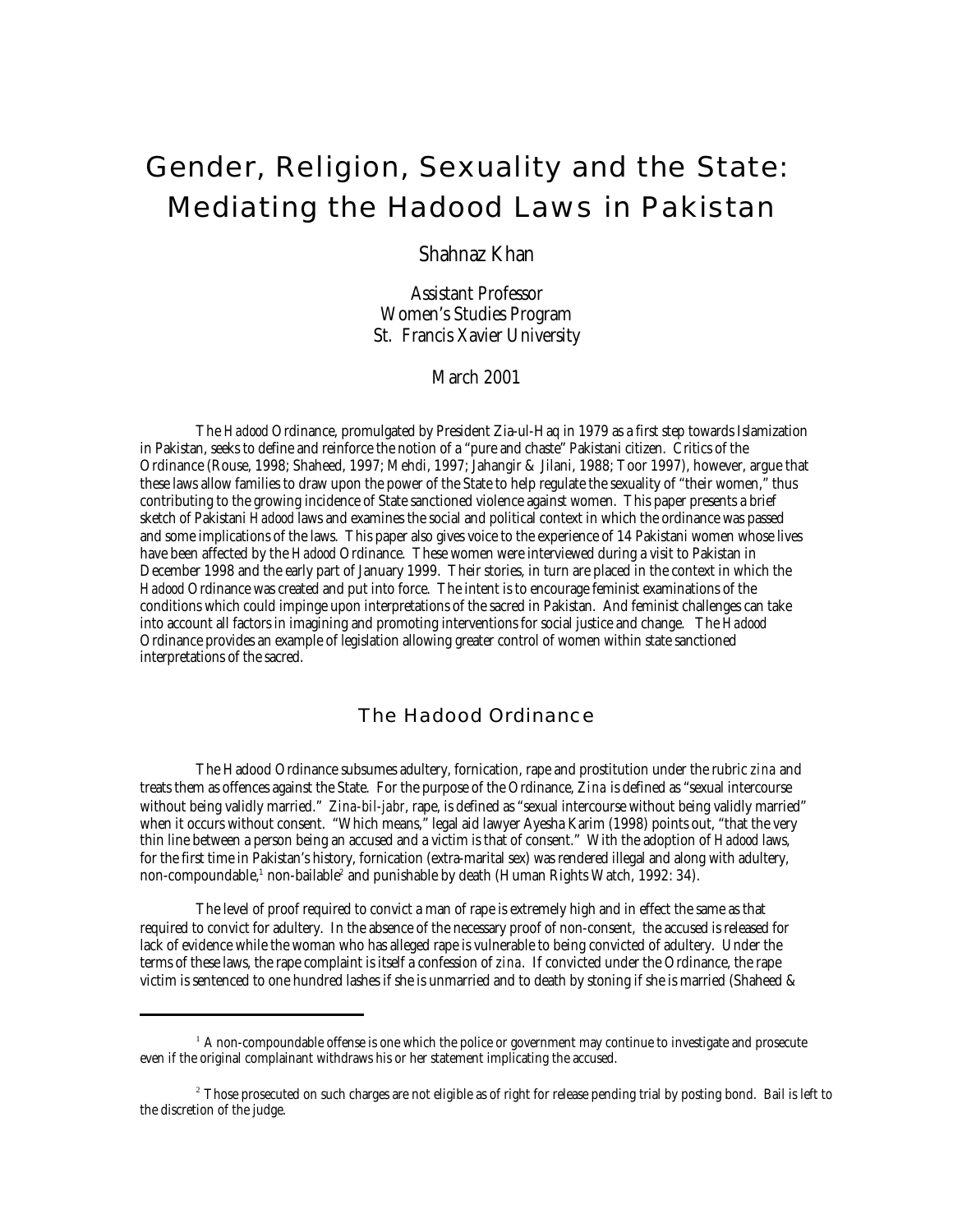Mumtaz, 1987). Research documents that not only have thousands of women been charged and jailed under the *Hadood* Ordinance but that the repercussions of the Ordinance are class-based. That is women who cannot afford lawyers are those most likely to be charged and jailed (Sumar & Nadhvi, 1994). Although many of the prisoners are eventually released, they can face years of incarceration before trial. Moreover, in prison and particularly in the "lock-up," they are vulnerable to custodial rape and other forms of physical, emotional and sexual torture (Human Rights Commission of Pakistan, 1997, HRW, 1992).

Once convicted, the maximum sentence or *Hadd* is mandatory. Yet a person's sentence varies according to the religion and marital status of the accused, the witness, and the evidence on which the conviction rests. In the case of fornication and adultery, if the accused is a muslim and a) confesses or b) there are four adult, pious, male muslim witnesses to the act of penetration (four female witnesses' testimony will not suffice for *Hadd* punishment), and c) the accused is married, then the accused must be sentenced to death by stoning. If the accused is a nonmuslim or unmarried and a) confesses or b) the crime is witnessed as described above, the accused must be sentenced to 100 lashes with a whip. The maximum *Hadd* punishment for fornication, adultery or rape is identical. Although *Hadd* punishments have been imposed, none have been carried out to date.

If the evidence falls short of what is required for maximum punishment but the case is still proven, the accused is charged under a lesser class of punishment known as *Tazir*. Here, unlike in the case of *Hadd*, women may testify on their own behalf if the judge should so allow. The *Tazir* punishment for adultery or fornication is up to ten years in prison, thirty lashes with a whip and a fine of an indeterminate amount. The *Tazir* punishment for rape is up to twenty-five years in prison and thirty lashes. For the purposes of *Tazir*, no distinction is made between a married and unmarried offender. Insufficient evidence to impose a *Hadd* punishment may still result in conviction under *Tazir*. When women are unable to prove rape under *Hadd* or even *Tazir* they can be charged with illicit sex under *Tazir*. According to advocates Asma Jahangir and Hina Jilani (1990), *Tazir* punishments or public whippings, of women and men, occur frequently (1988). They argue that prior penal laws, even though they gave a protected but secondary status for women, protected them somewhat. Previously only a husband could file a charge of adultery against his wife and could revoke it any time. Marital rape was also an offense under the old laws. With the *Hadood* laws, rape is subsumed under the category *zina* so that if coercion cannot be proved, the victim becomes an offender who has enjoyed illicit sexual activity. The raped victim has no right to testify on her own behalf.

## Context of *Hadood* Laws

While international capitalist patriarchies continue to dominate world politics, local and national patriarchal articulations appear to have become more masculine and violent (Saigol, 1997). Moreover, colonial rule strengthened the articulation of indigenous religious and ethnic identity as distinct from and often opposed to the European colonizers (Jalal, 1991). Particularly, South Asian nationalist anti-colonial struggles united religious and non-religious power brokers against colonial rule. Religious authorities thus were important players in the creation of nation states in the sub-continent, and particularly so in the case of Pakistan (Shaheed, 1997). Furthermore, it has been argued that the two nation theory (muslim and hindu), which formed the basis of the partition of the subcontinent in 1947, was a theory identifying two cultural religious groups (Toor, 1997). Yet in the struggle against colonial authority it became a political theory underpinning the state formation of India and Pakistan. Religion was re-asserted as nationalism in Pakistan and the country imagined as a homeland for Indian muslims came into being in 1947 (Saigol, 1997).

Early in its history, Pakistan developed a State structure geared to high defense expenditure and dominated by the non-elected institution of the military (Alavi, 1973). As Sugata Bose and Ayesha Jalal (1998) point out, in this state structure religion and the Pakistani State continue to be linked in a symbiotic embrace. The prominent place of religious identity in the State's creation has helped legitimize the frequent recourse made to religion by diverse political actors in pursuit of political power. The largely politically motivated emphasis on Islam has progressively undermined the citizenship status of women and non-muslims who have been increasingly confronted by a hostile environment in which to negotiate their rights as citizens (Saigol, 1997). This process peaked during the General Zia-ul-Haq regime of 1977 to 1986 (Shaheed, 1997). Although State-sanctioned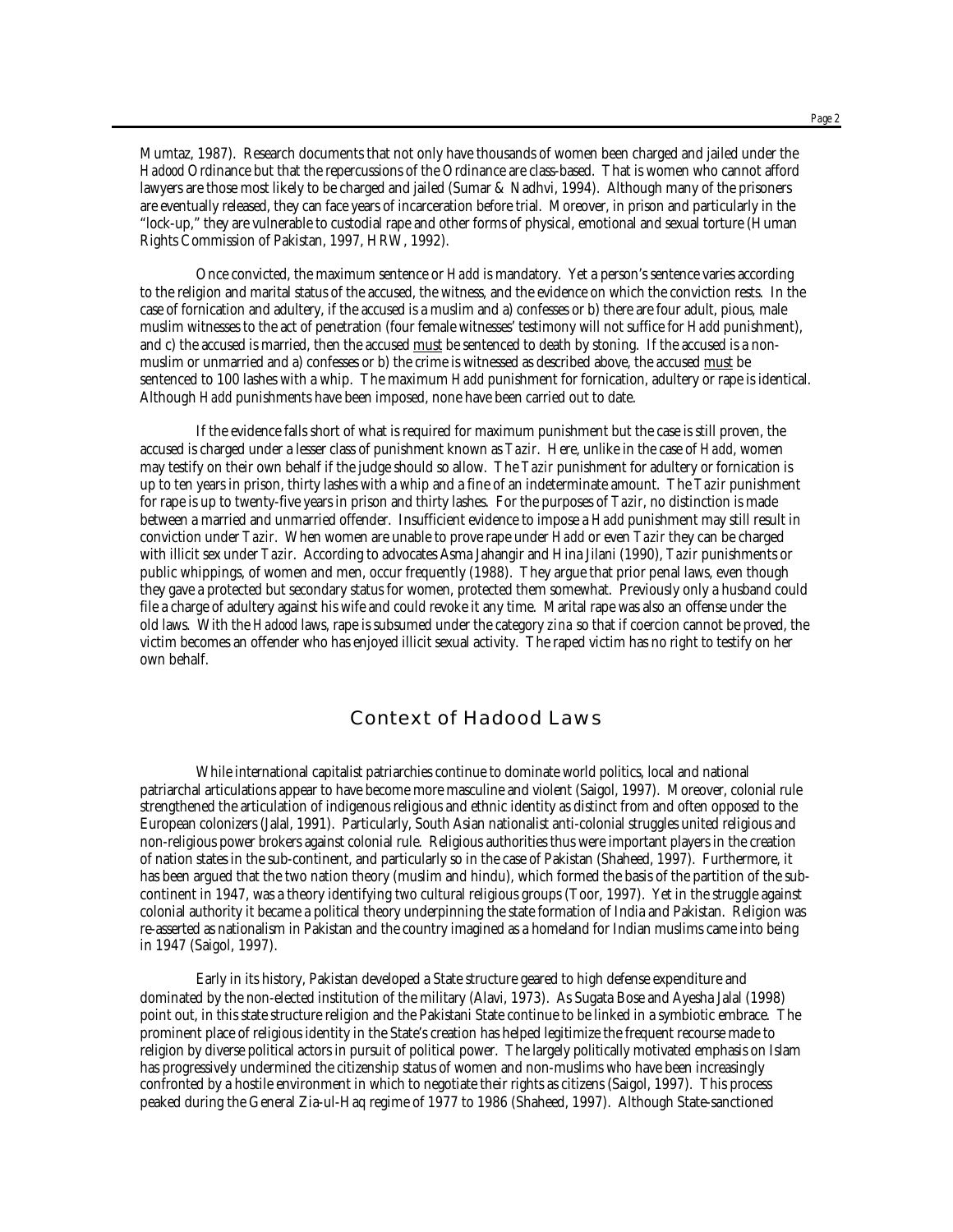interpretations of the sacred were imposed on Pakistani society in the Zia years, the position of Islam in the body politic and the social body continues to be fiercely contested (Rouse, 1998). It is these contestations around the *Hadood* Ordinance, particularly women's experiences of being charged and incarcerated under these laws, that this paper explores.

In 1977, General Zia engineered a military coup against the democratically elected Prime Minister, Zulfikar Ali Bhutto and became President of Pakistan. His claim to power was supported by right-wing religious parties and by feudal landlords. The latter in particular rose against Bhutto because he introduced agricultural reforms that threatened their power base (Ahmad, 1996). Once in power, Toor (1997) argues that Zia realized his support stemmed from a contradictory and tenuous alliance. In order to secure broader-based support, Zia initiated *Nizam-e-Mustafa* (the system of the Prophet Mohammed), and began a process of Islamization of laws and social fabric of Pakistan. Islamization further strengthened the ties between Islam, the Pakistani State, and the military. The needs of the State and its view of Islam were to be backed by the strength of the Pakistani military. Conversely, the needs of the military and its international supporters were to be legitimated by state interpretations of Islam. General Zia was able to fund his Islamization as he was the beneficiary of millions of United States and Saudi Arabian dollars (AI, 1995; Anwar, 1988). He generously patronized religious groups and gave monies for the building of religious schools. $^3\,$  Law, religion and patriarchy interconnected and drew their coercive power through the State. The result was a series of retrogressive laws designed to curb rights of women and minorities.4 Such a context has particular ramifications for Pakistani women. As in other nationalist/religious paradigms, women were visualized as the recognized cultural markers of Zia's *Nizam-e-Mustafa* and regulation of their sexuality/morality was a crucial component of the equation (Jalal, 1991). In effect, Islamization has increased the State's power over the lives and liberties of its citizens and brought more people, particularly women, into greater contact with what has been described as an abusive and corrupt criminal justice system (HRW, 1992).

Although rooted in a particular reading of the sacred, Sara Suleri suggests it is not Islam that is responsible for how the *Hadood* laws have been implemented in Pakistan. Instead she points to "the United States government's economic and ideological support of a military regime during that bloody but eminently forgotten decade marked by the 'liberation' of Afghanistan" (1995: 145). Indeed, the Pakistani regime under General Zia ranked as one of the top four recipients of American aid (HRW, 1992). Subsequent governments under Benazir Bhutto and the current Prime Minister Nawaz Sharif have shown no indication of repealing these laws. It has been suggested that neither regime, both of which held minority government status, would risk alienating the pro-Islamization forces by retracting existing laws (HRW, 1992). Under the last government of Nawaz Sharif programs did not appear to be as clearly aligned with pro-Islamic forces as those under the Zia regime. Government policies towards women, however, remained repressive. There were daily violations of the rights of women without adequate State response (HRCP, 1997). The current military regime of General Perviz Musharraf has done little to change the direction of previous policies affecting women.

## Implications of the *Hadood* Ordinance

There are many implications of these laws. As Afiya Zia points out, "The foremost considerations in such cases will be proving or disproving consent, rather than forceful coercion or violation. This has the effect of shifting the focus of all subsequent prosecution from the aggressor to the victim" (1994: 17). The onus of providing proof of rape rests with the victim under the *Hadood* Ordinance and there are severe ramifications if she does not provide that proof. If she is unable to convince the court, her allegation of rape is in itself considered as confession of *zina* and the victim effectively implicates herself and is liable to *Tazir* punishment. Furthermore, the woman can be categorized as the rapist herself since it is often assumed that she seduced the man.

<sup>&</sup>lt;sup>3</sup> Historically the religious right has not had much political success in Pakistan. In 1993, the Jamal-e-Islami only won three seats and the leader lost his seat. Other religious parties had similar poor showings.

<sup>4</sup> The *Hadood* laws, the Law of Evidence, and Blasphemy laws provide examples. The *Hadood* laws will be discussed throughout this document. For a discussion of Law of Evidence and Blasphemy laws see HRC 1997.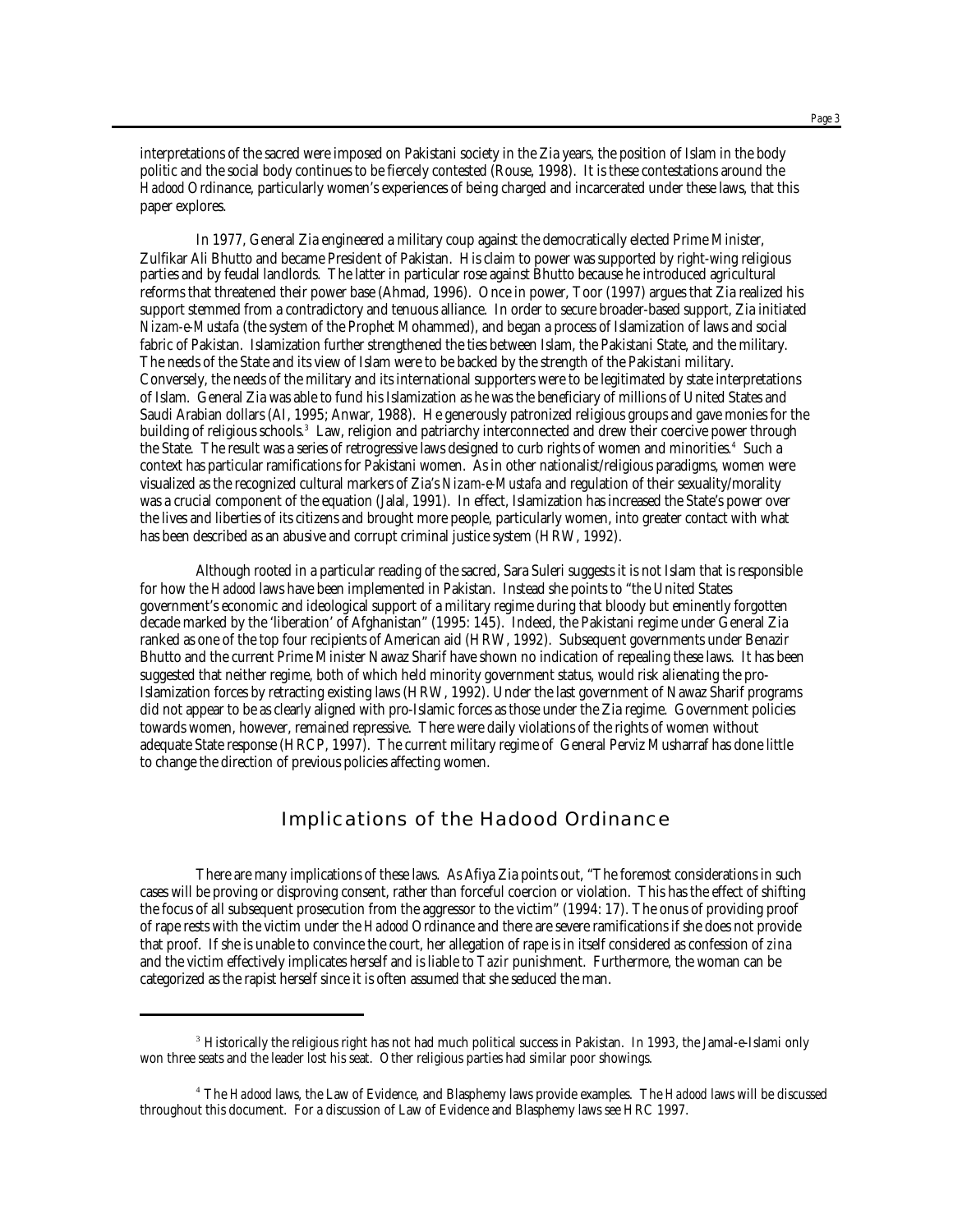Two 1983 cases drew national and international attention, not because they are the only ones of their kind, but because they provided early examples of the disastrous ramifications of *Hadood* legislation. Safia Bibi, an eighteen year old blind girl, was raped by her landlord and his son and became pregnant as a result of those rapes. She was unable to prove her allegation of rape and was charged with fornication, found guilty, and sentenced to three years' rigorous imprisonment, fifteen lashes and a fine of 1,000 rupees. Her pregnancy was cited as evidence of extra-marital sex, while her assailants were acquitted due to "want of evidence." After national and international protest, the Federal Shariat Court acquitted Safia of fornication on appeal. Similarly, a thirteen year old orphaned girl, Jehan Mina, was raped by her uncle and his son and became pregnant. Unable to convince the court that rape had occurred she was instead awarded the *Tazir* punishment of one hundred lashes plus three years rigorous imprisonment for *zina*. The fact that she was pregnant was considered proof by the court that sex outside marriage had taken place (HRW, 1992; Sumar & Nadhvi, 1988).

A 1987 case provides an example of male use of *Hadood* laws to subjugate wives. Twenty-four year old Roshan Jan filed for divorce against her husband on the grounds of severe physical mistreatment, and moved into her neighbour's house. Her husband lodged a FIR (First Information Report) alleging that she was committing adultery (*zina*) with the married neighbour. On the basis of this FIR, Roshan Jan was arrested and incarcerated (HRW, 1992; Sumar & Nadhvi, 1988).

Even if a divorce document is attested to by a magistrate, if the husband fails to register it with the chairman of the local council as legally required, the divorce is invalid. If the woman is unaware of this and subsequently remarries, she can be prosecuted for *zina*. Furthermore, in such a case the woman can be accused of "raping" her second husband, that is committing *zina bil-jabr* on the grounds that she misled him into believing that she was validly divorced. The Shahida-Sarwar case is one such example. Shahida's first husband had divorced her and the papers had been signed in front of a magistrate. The husband however, had not registered the divorce documents in the local council as required by law, rendering the divorce not legally binding. Unaware of this, Shahida, after her mandatory 96 day period of waiting *iddat*, remarried. Shahida had an affidavit attested to by a magistrate in Lahore to confirm her status as an adult, free to marry whosoever she wished. Her first husband, rebounding from a failed attempt at a second marriage, decided he wanted his first wife Shahida back. Shahida's second marriage was ruled invalid. And because she misled her second husband into thinking she was single and free to marry Shahida was accused of *zina-bil-jabr* or rape. She and her second husband, Sarwar were sentenced to death by stoning, a sentence that was never carried out (Jilani, 1998; HRW, 1992).

Research documents that thousands of women been charged and jailed under the *Hadood* Ordinance for similar "offenses". Furthermore the repercussions of the Ordinance are class based, that is women who cannot afford lawyers are those who are the most likely to be charged (Jahangir & Jilani, 1988). A newsletter published by the Human Rights Commission of Pakistan states that between forty to fifty percent of female prisoners in jail are there because of the *Hadood* Ordinance. Although many of the prisoners are released upon trial, they face years of incarceration awaiting trial. A recent study of prisoners in Pakistan revealed that only sixteen percent of the women prisoners had been tried and convicted. The other eighty-four percent had neither been tried nor been released from prison. Moreover in prison, and in particular in the "lock-up" they were vulnerable to custodial rape and other forms of physical, emotional and sexual torture (HRCP 1997). According to a survey conducted in 1988, over ninety percent of the ninety women prisoners interviewed in two prisons in Punjab were unaware of the law under which they had been imprisoned. Over sixty percent had received no legal assistance whatsoever (Jahangir & Jilani, 1988: 134-136). Moreover Jahangir and Jilani point out that women from Bangladesh are also charged and imprisoned under Pakistani *Hadood* laws. Many of these women have been forcibly taken to Pakistan, often via India for the purpose of domestic or sexual servitude.<sup>5</sup>

 $5$  Between 100 to150 Bangladeshi women are illicitly taken to Pakistan each month. The majority are lured by promises of better jobs, but often end up in brothels where they are compelled to provide sexual services, or in private homes where they are forced to work as domestic servants, or in some cases forced into marriage. The average age of these girls is fifteen years.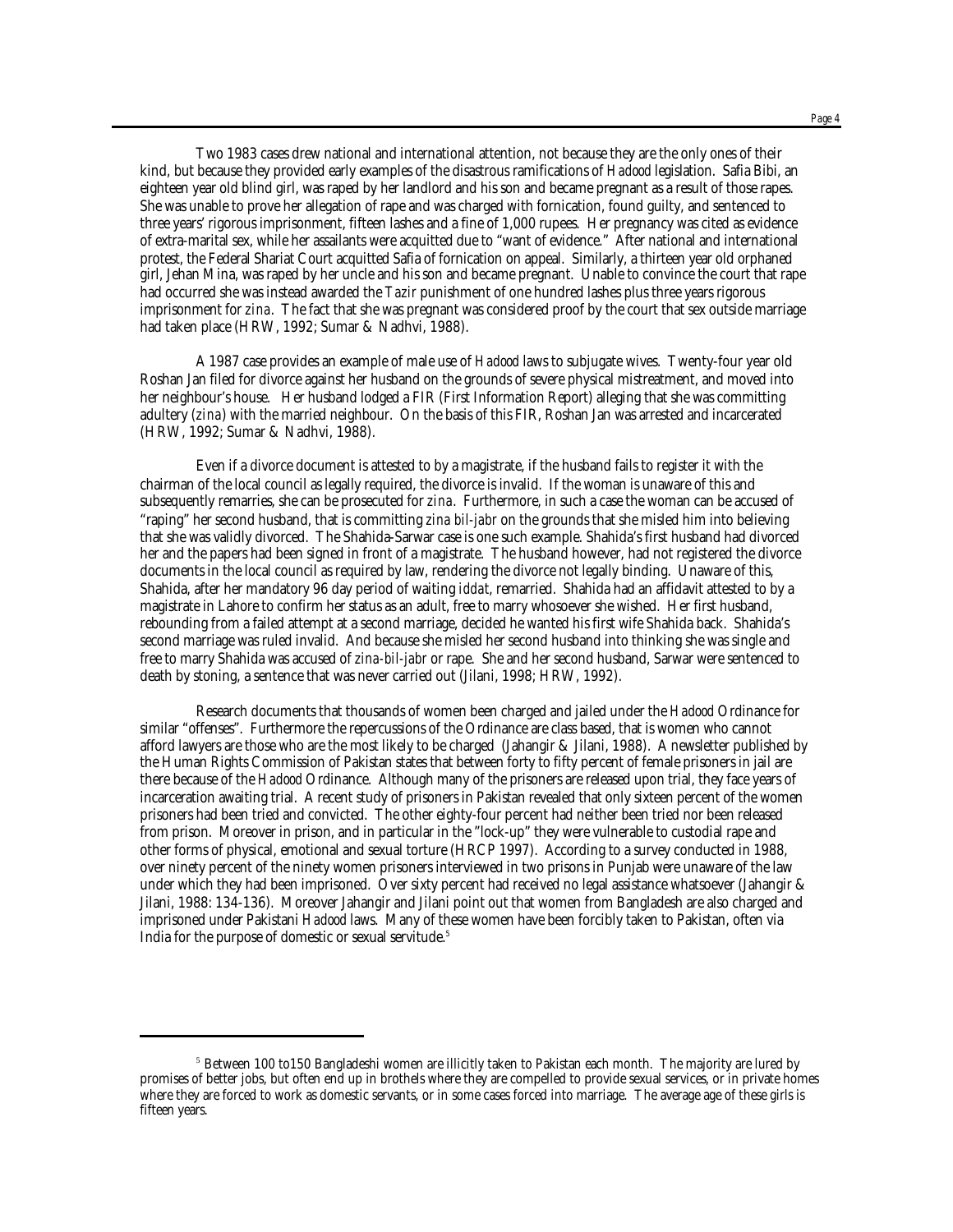The *Hadood* laws are not without their supporters. Mian Ghafoor,<sup>6</sup> a lecturer at the law college, states that most of the women who are in jail are prostitutes, and the *Hadood* laws help in the creation of a moral and just Pakistani society. Similarly, the Principal of Law College at Punjab University, Lahore, Professor H.M.Haroon argues that "the problem is not with the laws themselves but with the system and that the few miscarriages of justice occur because of the implementation of the law" (1998). Professor Haroon further suggested that those who oppose the law, particularly Asma Jahangir, the chair of the Human Rights Commission of Pakistan, a nongovernmental organization, and a legal aid lawyer are agents of the West. Haroon and Ghafoor's comments point to police corruption as the cause of suffering under the *Hadood* laws. Yet the analysis offered by both men stops short of making the connection that it is women, particularly poor women, who are the main sufferers, according to Haroon because they are only "few," and according to Ghafoor because they are "prostitutes."

But can a text exist outside of its context? Can the *Hadood* laws exist outside of the system of the Pakistani social and political terrain? Ghafoor thinks so:

The law is Islamic and good, but the hand through which it will be implemented, that of the police is not so good. They do not observe Islamic codes. Most of our people are corrupt and the police more corrupt than other persons. Also there is a lot of poverty and prostitution in Pakistan. If we follow our religion correctly then we can have a moral society. Our secular system has not solved our problems, since the last 50 years Pakistan has been observing secularism. Religious morality and ethics we have not adopted…The upper classes have exploited our national resources too much. Our country is the first one at the level of corruption. And there is no equitable distribution of wealth among the people. So we have had weak and corrupt governments, but they have had international supporters in powerful places, like the United States. There is no justice in our society and marital law has exploited people politically and economically.

So *Hadood* laws must not be blamed because they are according to the personal beliefs of the muslims. They are not against human rights. They are not against women. Our culture is more for women. Even more than the west where there is exploitation of women. And its on the surface over there. So these are good laws. But because of mis-application, corruption and bad government they are causing hardship.

Ghafoor realizes that the women are the main sufferers under the *Hadood* laws and that they are in a bind because of their poverty. Moreover he knows that corruption and social injustice has caused the poverty. Yet he wants to impose moral and social order not through a challenging of the system but through sexual abstinence. Ayesha Kari, a legal aid lawyer and feminist activist, does not agree. She argues that "anyone who thinks this is a good law is an idiot of the first order." And she was not surprised that the remark had been made by law professors. She has heard Supreme Court judges make the same statements at the same time they claim to be ushering in a pure Islamic society in Pakistan. Karim's remarks, as well as those of Haroon and Ghafoor, suggest that some jurists are not sensitive as to how the laws affect women. Even if they acknowledge the suffering, their solution is further religious piety through social and state control and a reversion to an idealized pure Islamic society.

But can Pakistanis go back to a pure authentic culture of the past through legislation which does not consider the present reality of corruption, police violence and, indeed European colonization? In any event, for Pakistani's what would this past be: an Indian past, an Arab past, or a Persian past? And Pakistani history is not "uncontaminated" by the West. *Shari'a* (religious law) is considered central to notions of Islamist identity (Helie-Lucas, 1994; Moghadam 1991) and its use in Pakistan provides an example. Two source documents of *Shari'a* law in Pakistan are *Fatwa Almagiri* the Hedaya (Ghafoor, 1998; Pearl, 1979). The former document refers to a collection of legal responses composed under the orders of Auragnzeb, the eighteenth century Moghal emperor. They are used as examples of practical application of *Shari'a* in contemporary Pakistan (Ghafoor, 1998).

The second text, the Hedaya, outlines the principles of law (Ghafoor, 1988; Pearl, 1979). Ironically this major source of Pakistani *Shari'a*, which helps to legally constitute the pure Islamic Pakistani citizen is an eighteenth century English translation by Charles Hamilton of a Persian translation of the original Arabic which itself had been compiled in the twelfth century. Hamilton's "commentary" on Islamic laws, the Hedaya, was commissioned by Warren Hastings, then the governor general of Bengal. The Hadeya is an interesting text. It

<sup>6</sup> The names of all activists, jurists, prison officials as well incarcerated women interviewed for this investigation have been changed so as to minimize any risk they might face as a result of their comments.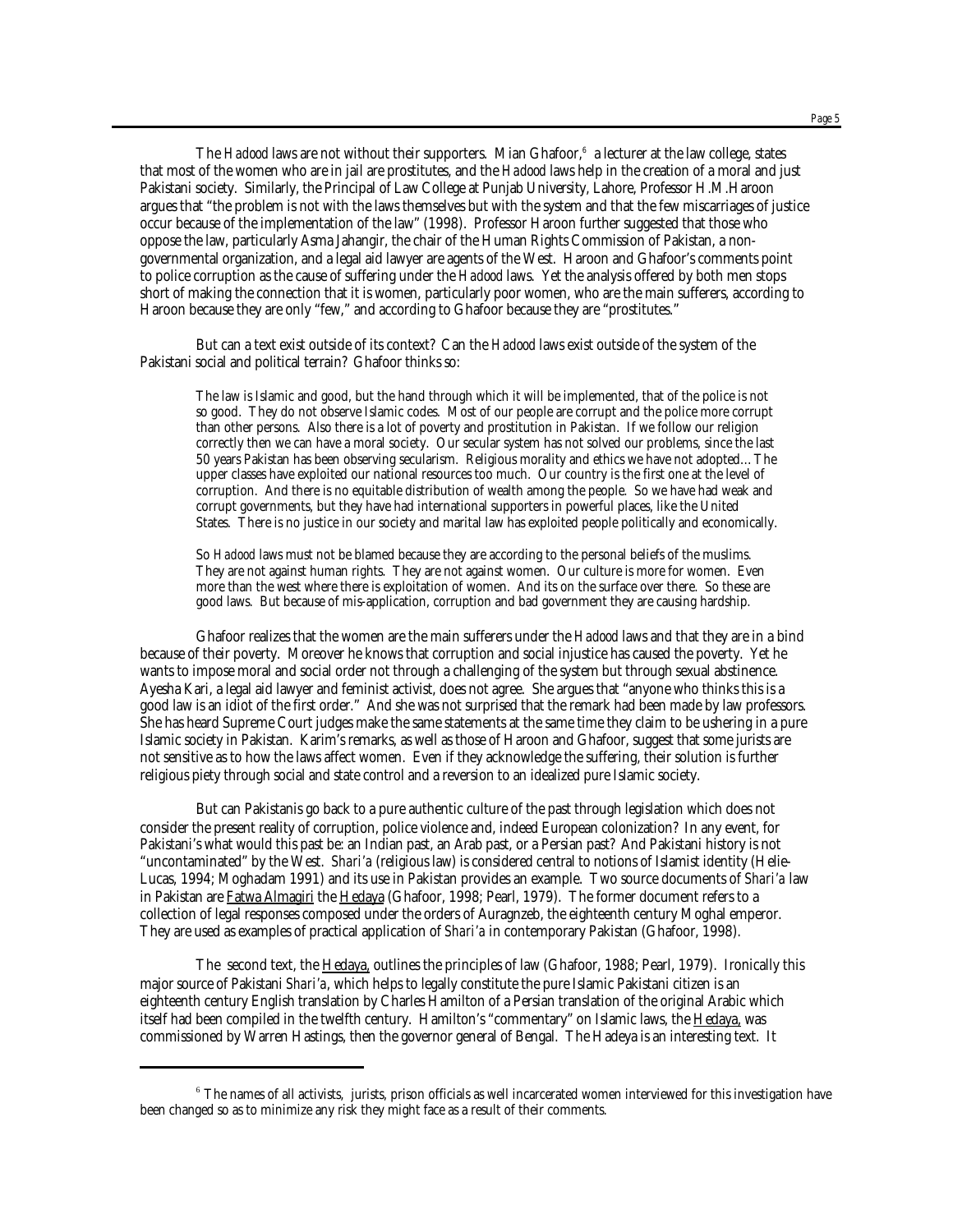reminds us that the Orient and the Occident are interlinked in complex ways. Yet it is this source document, an English interpretation and definition of *Shari'a*, which forms a crucial component of Islamic law in Pakistan. It is a major foundation of the Islamization process as an attempt to move Pakistan culturally and morally away from the West towards an ideal Islamic society.

It is equally ironic that those who oppose the *Hadood* Ordinance and manifestations of Islmacization are considered anti-Islam and pro-West. I point to an argument made by Aida Graff who states.

it becomes extremely difficult to fight against injustices that occur in the name of such laws without incurring the accusation of fighting against Islam itself. What complicates the matter is that struggles against injustices arising out of the application of Muslim law are unfortunately, perceived as attempts to subvert Islam, as plots to undermine the true spirit of Islam. That the Prophet himself was a political activist who tried to challenge and change the social, political, and economic reality of his day seems to be totally forgotten (1995:46).

Similarly in Pakistani, those who are critical of the *Hadood* laws are often seen as against Islam and referred to as "agents of the West" (Haroon, 1998).

Opponents of the *Hadood* Ordinance present a different scenario. They are very critical of the *Hadood* laws whose implications become apparent in 1981 when a judge sentenced a man to death by stoning and a woman to one hundred lashes. The case, Fehmida and Allah Bux versus the State $^7$  proved to be a catalyst which galvanized women's organizations into forming a pressure group called Woman's Action Forum (WAF), which continues to be a platform for independent women members and women's organizations (Jilani, 1998; Shaheed, 1998). $^{\rm 8}$  As Abida Lodhi points out women's organizations have launched different forms of resistance to anti-women policies and laws including the *Hadood* laws. Th e organization of which Shaheed is co-ordinator, for example has a "Women, Law and Status" program which documents case law information affecting women and provides them with basic training about their civic and legal rights as citizens. Lodhi's organization along with others lobbies the government to demand change. As for being labeled an agent of the West, Shazia Said (1998), co-ordinator of another feminist organization, agues that this is a cliched remark. "There is more Coca-Cola consumerism among the broader public then among the politically conscious women in the women's movement. But then again what is westernized, one is constantly in transition."

## Testimonies of the Women

Having briefly outlined the social and political context which gave rise to the *Hadood* laws and in which they continue to exist, I turn to the testimonies of women charged and imprisoned through what have been termed by some as near ludicrous legal justifications (Suleri, 1995; HRCP, 1997; Jilani, 1998; Husain, 1997). Such accounts are important as they validate individual struggles. Yet it is crucial that these accounts remain tied to the context in which they occur, a context where military as well as weak elected regimes forge alliances with right-wing groups to secure a more broad-based mandate. And those of us who live in the "first world" must remind ourselves that it is our elected governments that have supported these regimes. Stories of women's suffering under the *Hadood* laws must take into account the complexities of the contexts both where the suffering occurs in Pakistan,

 $^7$  The charge was brought against the couple by Fehmida's father, who objected to her desire to marry Allah Bux with whom she then eloped. After failing to convince her to return freely to the family, Fehmida's father filed a FIR report with the police alleging that Fehmida had been abducted. Despite the couple's repeated contention that they were married, the Court sentenced them both to maximum punishment under the *Hadood* laws. Allah Bux (because he was married already) to stoning to death and Fehmida (a single woman) to 100 lashes (HRW 1992).

<sup>&</sup>lt;sup>8</sup> Women organizing for political change is not a new event in South Asia. Indeed women had organized alongside men in the nationalist struggle against the colonial state and in the demand for Pakistan. Now they organized against the Pakistani nation-state and demanded rights as individuals.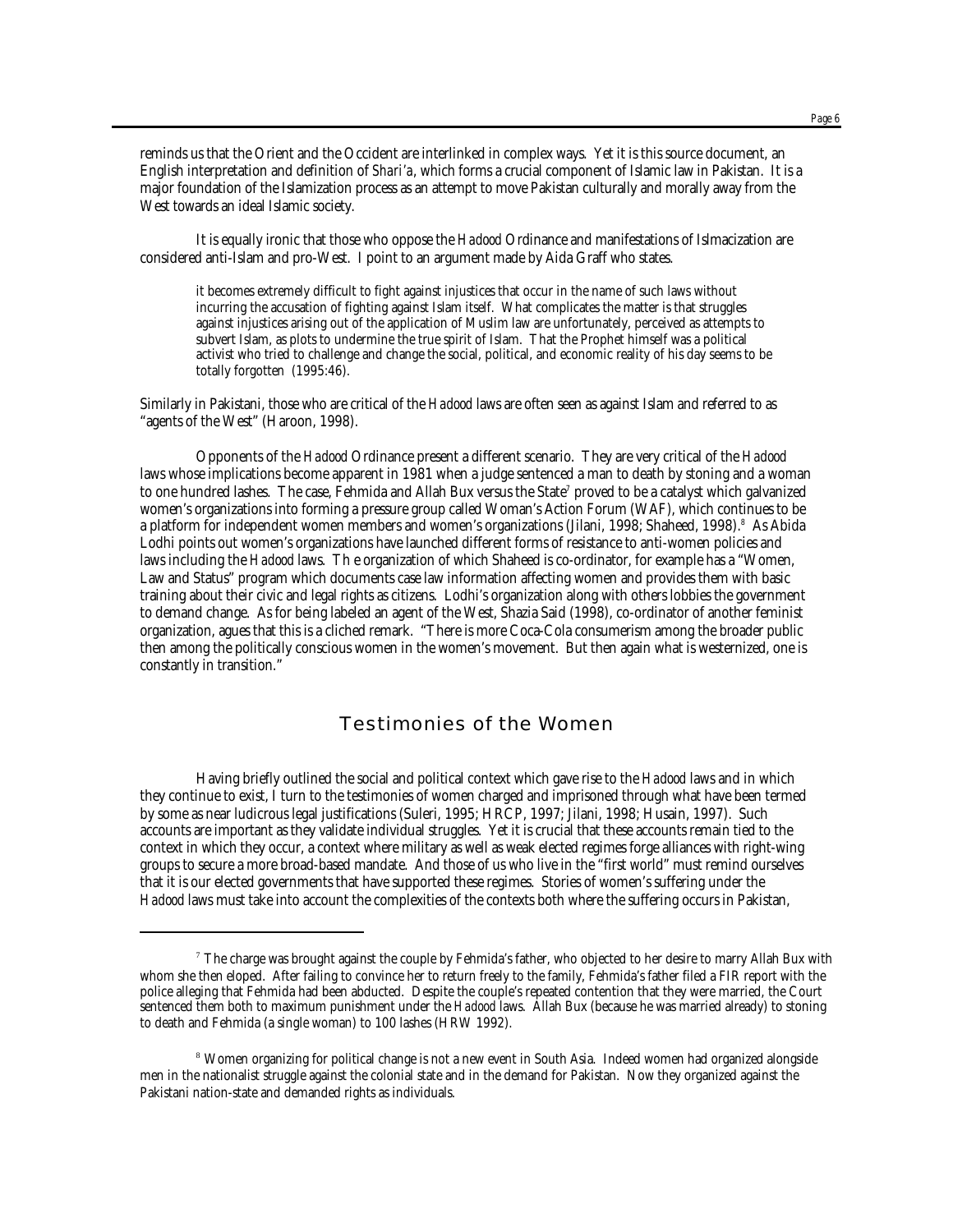and its re-telling in the first world. This is particularly true since racist stereotypes about muslims and third-world women colour popular imagination in North America. Any examination of Pakistani women's oppression risks furthering these discriminatory stereotypes. Yet the effects of the *Hadood* laws must be exposed.

And so, after weighing the possible pitfalls, I take the risk and present the narratives of women imprisoned under the *Hadood* laws. I interviewed these women in December of 1998. The women were, and possibly still are, inmates of Kot Lakpat prison and residents of Darul Aman (a shelter for women). Both of these institutions are in Lahore. I speak urdu and a little punjabi while the women spoke punjabi and a little urdu. I brought a translator and we both transcribed women's oral accounts.

#### Kot Lakpat, Lahore (December, 1998)

I had used informal family contacts to gain access to the Kot Lakpat prison in Lahore. Throughout our visit we were accompanied by the Warden, Zubaida Khatoon, who told us that fifty percent of the 33 women in the prison were there because of the *Hadood* laws. All these women, she said, claimed to be falsely accused and all of them were lying.

The women are incarcerated in a separate female compound enclosed by a high wall and guarded by female guards. This compound has a garden and a courtyard and was very clean. There is a play area for children. The women are quartered in a large barrack-like room and store their belongings, pots, pans and food, under their beds. Although they are provided food in the prison, they also cook what their relatives bring in. Residents who have been there some time displayed camaraderie, and appeared to rely on each other for friendship and support.

We asked what events led them to jail and then got them to clarify their answers as need be. Their stories were told without hesitation and doubt. They appeared to have told them before. The women told their stories in front of the warden, and when she momentarily left the room, we got a glimpse of a not so happy and content picture. Several women complained that the female complex had had no water for several days and asked if we could use our influence and arrange for them to have water. As noted earlier, all the names have been changed.

### *NASEEM JEHAN: Age 49 – wife of Arif. She has been in prison for seven months*

There is a false case against me. And I have many enemies. I was living in Rawalpindi and they brought me here from Pindi. The judges are bad and want money. They want two or three lacks.<sup>9</sup> If it was two or three thousand [rupees] it would not be so bad. Then I would be happy as I can pay that [amount]. I am against judges. Please write against judges. My neighbour (who is also my relative), well, her daughter-in-law ran away. And I was accused of helping her run away. I was accused by the mother-in-law of the girl for being an accomplice. She wanted money from me. I have been accused a crime that I have not committed. They [the courts] are asking three lacks for bail. I have sold everything even my jewelry to support my case. My eldest daughter is sixteen and she is alone at home with my husband. My husband has a bad temper and I am afraid for her. The girl who ran away was sold in marriage by her parents for ten thousand rupees. Then the mother-in-law started using her to make money out of her (prostitution) and the girl ran away. My bail has been raised three times and is now three lacks. Because the judge also wants money. I am against judges please write against judges.

*NAHEED: Age 25 – From Okara District, She has been in prison for seven months*

I had a fruit shop in Lahore. I had employed a boy to work for me. He abducted his cousin and I got charged with helping in the abduction. There is no one to bail me as my husband has also been charged and is also in jail. The police said that he gave the couple a ride in his vehicle. I have been told that the abducted girl testified against my husband and me. I do no know what was said in the police station. I do not understand. I have no lawyer. I have four children, their ages are four years, six years, and nine years. They are with my uncle right now. Sometimes I write letters to them. And sometimes I get letters from them.

<sup>9</sup> One lack rupees is a hundred thousand rupees, approximately \$3,000.00 Canadian.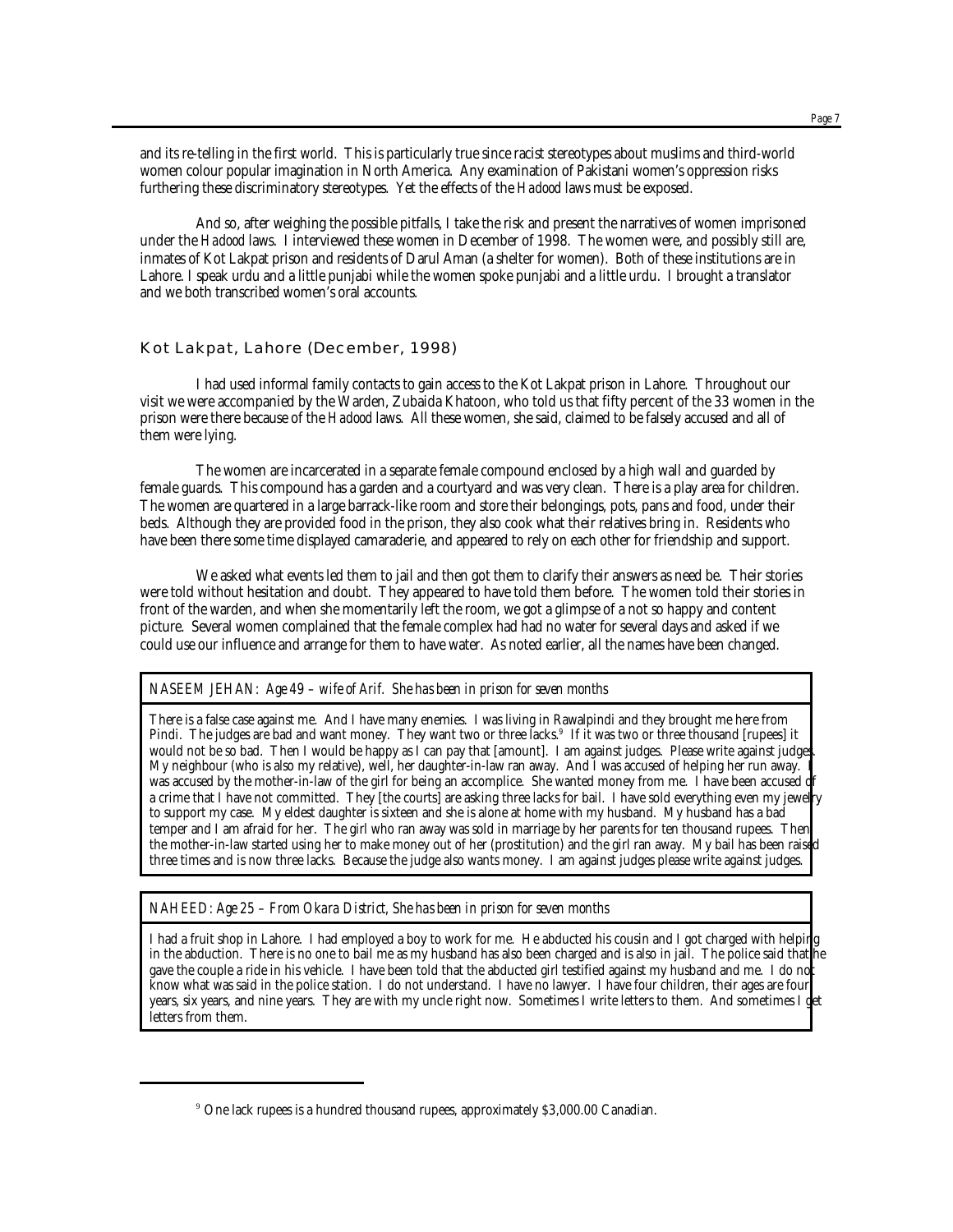#### *FEROZA BIBI: Age 50 years*

I used to work as a sweeperess (a day worker) at a house. I worked there for eight months, one hour every day and [I] received three hundred rupees. One day my mistress complained that your work is not good. I said that but the work that I do for you is good work. Then she beat me and I ran away to my village. I was afraid that she would accuse me of theft. I was too afraid to ask for wages that were owed me. Another girl also worked for the mistress and she ran away. The mistress told the police that I had helped her run away. And they registered a case of *zina* against my husband and I. The police came to our village and brought us to jail. Now my husband and I are both in jail. No one comes to visit us. My older children have also been implicated by Mistress and Master and they are afraid to come and see their parents. Who will be my *vakil* (lawyer)? Allah is my *vakil*. Maybe Allah will have pity on me, it is *Ramzan* (The muslim holy month of fasting and prayer).

*NAVEED: Age 20 years. Has nine years of schooling. She is married and expecting her first child this month. She is a Christian.*

I married against my parents will and they accused my husband of abducting me. And both of us are in jail. My husband my cousin [son of mother's brother]. I had asked my parents for permission to marry him. They said no. I got married anyway. And my parents registered a case of *zina* against me. My husband and I worked for a *zamidar* (landlord). The person who got us the job collected thirty thousand rupees which the *zamidar* said was one years salary in advance. We got nothing. We had worked for nine months when we were arrested. The zamidar has our *nikahnama* (marriage certificate) and we need it to prove that we are married. He wants some of his money back before he will give over our *nikahnama*. We don't have the money to give him.

*AIMA PARVEEN: Age 22. She has never been to school but knows how to read and write Urdu. She is married with a seven year old son and has been in prison nineteen days.*

My brother Mustafa is married to Razia and Razia has a sister, Rukaya. Now Rukaya and her husband fought a lot. He used to bring home other women and when Rukaya complained he beat her. At one time Rukaya jumped into the river with her daughter and attempted suicide. A man who was passing by saw them and pulled them out. When her husband beat her Rukaya went home to her parents and sometimes she went to her sister Razia's house. When Rukaya finally ran away, she came to Razia's house. And Razia told her that "Although others close their doors against you I will always keep my door open for you." We were afraid, my parents were afraid and I was afraid. And suggested to Mustafa that he leave Rukaya with her parents. We were afraid that there would be trouble. But he refused and allowed Rukaya to stay in their home. Rukaya was also afraid that her husband would come looking for her to Razia's house so she ran away from there las well]. And her husband did come looking for her. He said that Razia her husband and his family had abducted his wife. now the whole family is charged with abduction and helping Rukaya run away. They are all in jail, my father, and my three brothers. I am in jail. Razia is also in jail. Rukaya has disappeared and Razia fears that her in-laws have abducted her [otherwise she would be in touch with Razia]. Rukaya's brother and husband say that they will kill her if she turns up. We are poor and they are rich. Razia's husband does not want to blame his wife. But the rest of the family blames her. I blame her for bringing so much misfortune to our family. Rukaya disappeared a year ago, she is either dead or in hiding. Razia thinks she is dead or she would have been in touch. This case was registered two months ago and I have been in jail nineteen days. The police took my brothers and me into the lock up and beat us up. They beat us a lot and I have a lot of bruises. They took money from us. I have no one to bail me out, all my three brothers are in jail, my father is jail. I don't know where my husband is. My son is with my mother and I have left everything to Allah.

*SAJIDA: Age 40 . She has four children, aged twenty-one, eighteen, fourteen, and sixteen.* 

A lady doctor lived near us who did abortions. She said to me if your bring me clients I will do free treatment for you and give free medicine [to you]. I have kidney and asthma problems and do not have the money for medical treatment. So I brought her clients. I brought her an unmarried girl who was pregnant and who wanted an abortion. She ran away after the abortion and registered a FIR and blamed me as an accomplice. Now the police have accused me of abducting the girl.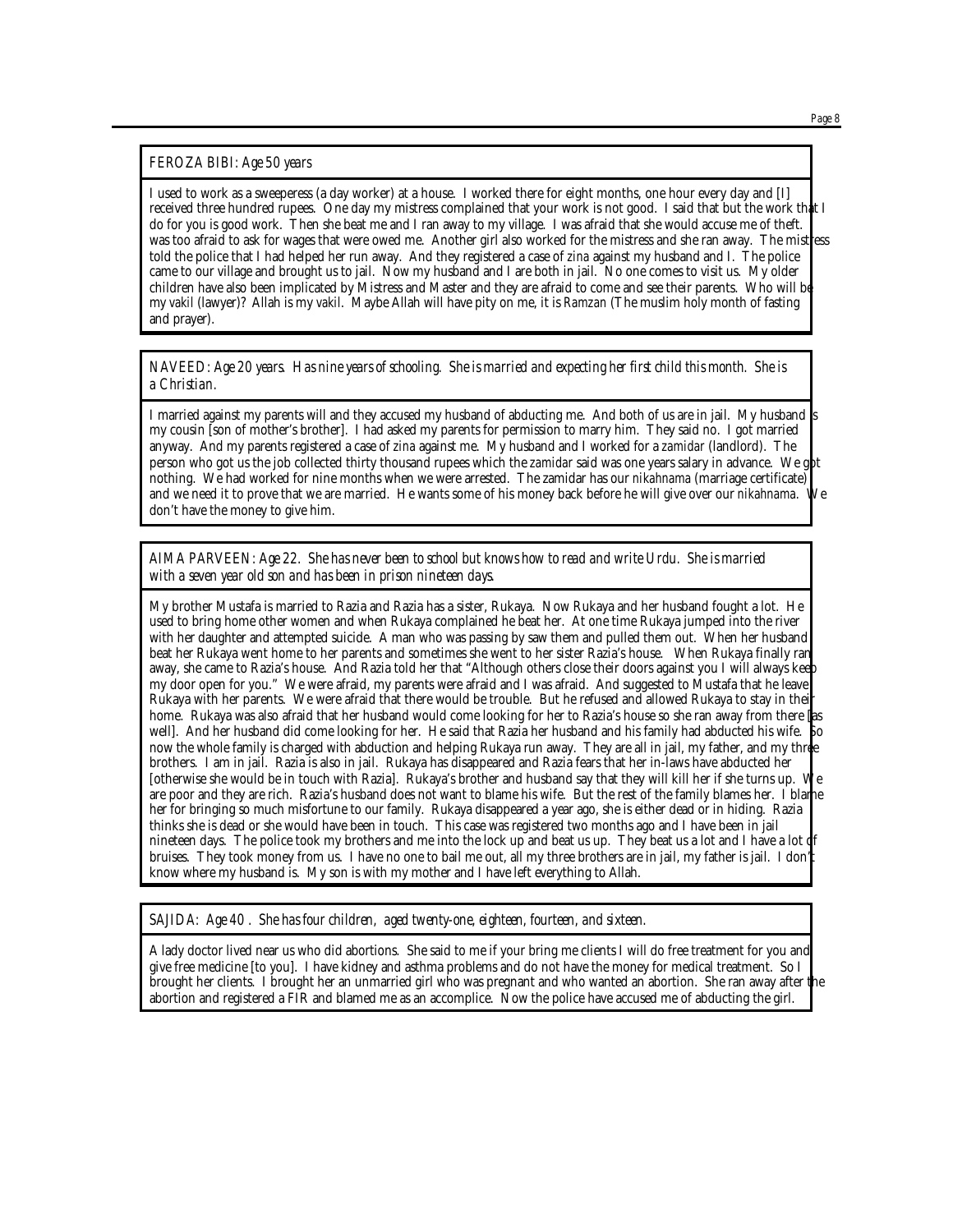*GHAZALA: Age 16. She is unmarried.* 

I was in a hotel with a man. I have been to hotels with men before. My mother is sick and my father is dead. I charge twenty five rupees for *zina.* The first time I was fifteen. When my father died we had a lot of debt and creditors would come to our house and threaten us. Ami [mother] said don't prostitute yourself. But I don't know where else to get the money so the creditors will not bother us. A friend of mine also does *zina* for money and she showed me how to get clients. The man I was with is in jail as well. We were eating in a hotel and the police caught us. My mother has come to visit me in jail and she is trying to get bail money. But we have no money.

*AMINA Age 35, from Bhai Phero, District Kasur. She has been in prison twenty-two days.*

My husband's younger brother was getting married. I had come to Lahore on my way to Islamabad for the wedding. I was at the Lahore station waiting to take the coach to Islamabad. I sat down at a table to have tea and a man sat down at the same table to have tea. The police came and accused us of *zina*. They said that you have booked a room at the hotel for *zina*. And I said that I have never even thought of this. They arrested me and also arrested the man. We are both in jail. I have five children, their ages are one, two, four, six, and 8 years. The youngest one is with my mother and the rest are with my husband.<sup>10</sup> My husband believes me and thinks of me as a '*gharaloo*" [domesticated] woman. But we have no money and no property to register. And we can't pay bail.

*FIRDAUS Age 35 years. Married with two sons, ages nine and thirteen. She does not know where her husband is and lives with her parents.* 

I worked as a cleaner at the home of a former madam. There was a raid at the house and I got caught by the police. I am not sure why. I have no lawyer. My parents, they know I worked but don't know I am in jail. My parents think I am away on work. Now it is two months since I saw my parents and they and my children must be worried. I have no lawyer. I can't tell my parents I am in jail. They are too old and will die of shock and shame. I hope that someone will come forward and pay my bail. I have asked other women if they know someone who will help. I will pay them back. If you know someone please help me. I have no one, I am *sharif* [honest]. I will pay them back. That is all I can do. How much will i cost, about two or three thousand? It can't be more. I am strong and healthy. I will work and pay back.

Darul Aman, Lahore (December, 1998)

Darul Amans are women's shelters in Pakistan funded by the Anjuman-e-Himayat-e-Islam (a religious organization involved in education and charity work). In order to enter these shelters, women need to be referred either by the courts or by a journalist. Ms Parveen Abassi, the Superintendent, claims that she is not allowed to admit women without a reference because the shelter could then be sued by her relatives. Some of the women stay at Darul Aman a few days and some stay several years. The longest staying resident has been here for five years. While at Darul Aman, the women are taught skills like sewing and embroidery. If they have no place to go, the Anjuman-e-Himayat-e-Islam will eventually arrange marriages for them. Ms Abassi pointed out that if there is a dispute between a woman and her family, she speaks to both and decides whom she will believe and whom she thinks is not telling the truth. If she believes the family, she sends the woman home. If she believes the woman, she supports her against the wishes of the family. I asked Ms Abassi if being sent home has ever caused problems for women. She responded. "No, because none of them has ever come back to ask for shelter again." But some activists have pointed out that those women could well have been killed by their families, a common fate for women who have left home on their own.

Women are also charged for food and lodging at the rate of twenty Rupees per day, that is 8,000 rupees per year. These monies are forgiven, Ms Abassi claims, if the women cannot pay and the cost is born by Anjumane-Himayat-e-Islam. These claims are disputed in comments made by Ayesha Karim. Some women, Karim argues have asked the courts for protection and have been sent to a Darul Aman. Other women have gone there

<sup>&</sup>lt;sup>10</sup> Her bail could be around fifty thousand rupees. If she does not have cash she can register property. The bail is to ensure that she does not run away (Yasmin 1998).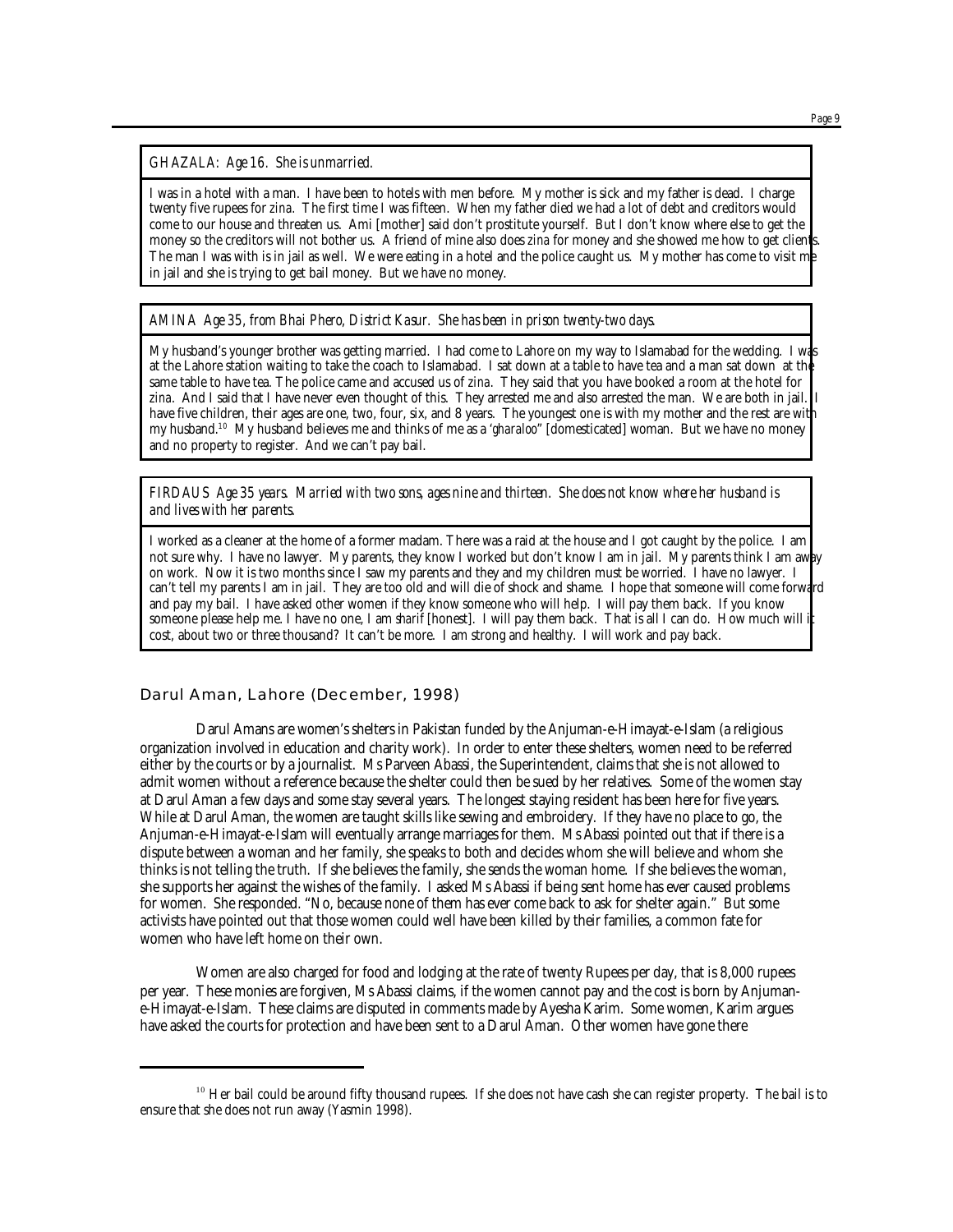voluntarily looking for shelter. When they want to leave, they have problems. First they need a court order and second the Darul Aman's are quite vociferous in their claims to get money from women who want out of the shelter. Karim had gone to the Darul Aman in Lahore with a Supreme court order to get some women out of the shelter, women who had indicated to her that they wanted to leave. And the Superintendent said to her "We don't accept the Supreme Court Order; just give us the money." Karim observed: "I did not give them the money, they had asked the wrong person. But I did get the women out."

A Human Rights Watch (1992) report points out that the Darul Amans function like a prison. They are patrolled by armed guards and locked at all times. The women are locked in their cells, which are bared at 5:00 p.m. every day and they are allowed only one phone call a week. Moreover, some women complained to HRW of beatings by the warden.

During my visit to Darul Aman women were brought to speak to me one by one and the assistant superintendent was present throughout the interviews.

#### *GULBADEN BIBI: Age 17, from Peshawar. She has been in Darul Aman for 22 days.*

My father sold me in marriage for 20,000 rupees when I was 15 to Akram who is 50 years old and a zamidar. He used to beat me and yell at me and call me names. So my father helped me obtain a divorce and paid back the 20,000.00 to Akram. Then I married my cousin and father consented. Father drinks alcohol and gambles and takes opium and has a lot of debt. So he now wants me to divorce my cousin and marry a man in Karachi who is willing to pay father for me. This way father can pay off his debt. I refused. I want to stay with my husband Qamar. Father said that there is no marriage between my cousin and myself as I no longer have his permission to be married to Qamar. So he charged me with zina. I want to stay married to Qamar. I came to Darul Aman voluntarily. I was afraid of what my father would do to me. My relatives have taken sides in the dispute between my father and me. My *Nani*, (maternal grandmother) and maternal uncle (also her father-in-law) are on my side and want me to stay married to Qamar. My mother sides with father. She lives with him and is afraid of his temper. I am afraid that if convicted I could go to jail for *zina*. I have no lawyer. My father is acting as my lawyer. My husband is in Peshawar.. He has not come to see me here, he told me "If I don't come to see you in DA it is because it is dangerous for me to do so." My brother is trying to shoot me and my husband. My brother fired shoots at me and I ran into the police station and they brought me to Darul Aman. I am very happy here. The Superintendent is good to us, there is no violence here against the women and no one abuses us. At home my father was also violent against me and used to beat me and once my leg was operated on because of his beatings.

*GULBANO: Age 15. She is studying in tenth class*.

My father's relatives were against his marriage to my mother. But he married her anyway. Now he does not meet with his own relatives. Father married me to a man whom I like and am happy with and he is close in age to me. He is twenty-two years old. Father and mother used to fight. He left the family and the country. I don't know where he is. No one knows where he is. Now Mother wants me to divorce my husband. She says that I am only fifteen and a minor and that she has authority over me. She wants me to marry someone who has promised her money. So my mother has charged us with *zina* and my husband with abduction. My marriage has been registered and my husband has the *nikhanama*. I am happy with my husband and I do not want to leave him. Twice I have been to court. In the court I was told that I am a minor and should go my mother and do as she says. But I refused. Finally I cam to Darul Aman, I am afraid. Now next week I will appear before the court. I am going to say that I want to stay married to my husband. My mother beats me a lot. She beats my siblings less. My in-laws are good to me and also give me money from time to time. But as yet neither my husband no my in-laws have been allowed to visit me here. (Naseem Bukhari pointed out they need permission from the court before they can visit her)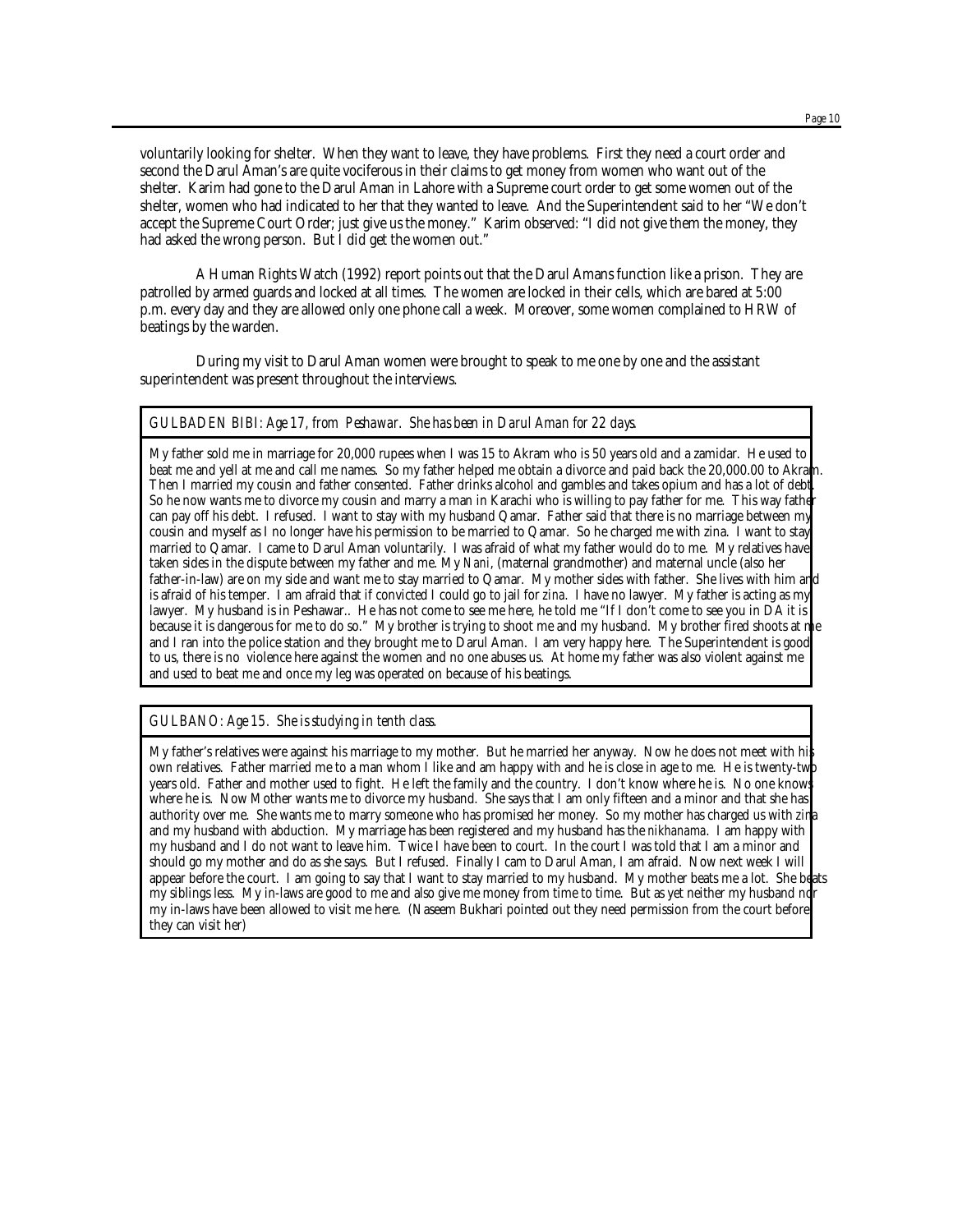#### *Page 11*

#### *RASHIDA BIBI: Age 18. She has no formal education*

Two years ago her parents married her to a tonga wala (a horse cart driver), Mohammad Zubaid. And I was happy with him. Father owned money to an old man. And although I was already married, he married me again to the old man. My new "husband" not only slept with me but also made me commit *zina* with six other men in exchange for money which he kept. And he also beat mer and broke my arm. He had a first wife who was also involved in prostituting me and she also beat me. I registered case of rape against old man and his wife with the police. I am in Darul Aman because old man's sonin-law has threatened me. My father also used to beat me. I want to go live with my first husband [my legal husband]. He came once to meet me here in Darul Aman two weeks ago. But he could not meet me because he did not have the legal permission to do so. He has not been back since.

#### *SALIMA: Age 20. She has no formal schooling*

My step father was thrown out of the house by my mother and brothers. They also used to beat me and emotionally and verbally abuse me. They wanted to marry me to a man who already had two children. But they owed money to him and to they wanted me to marry him so he would forgive their debt. But I refused. And they beat me more. So I ran away and stayed with my friend for four days. I hid in her balcony and her parents did not know I was in the house. In those days I had no food only what my friend was able to sneak in, mostly tea and some bread. My friend was afraid of her family finding out. Then I went and stayed with some cousins. They did not keep me either. They are afraid of my mother and brothers and did not want to get involved. But they did give me five hundred rupees and sent me here to Darul Aman. I don't want to home. I want to live with my aunt [fathers sister] and she says that she will take me. My mother and brothers have told me that if I don't come home, they will charge me with theft and *zina*. Mother has already made comments about the brother of my friend who sheltered me. She says that maybe I did *zina* with him. As yet they have not formally charged him, but I won't be surprised if they do that. My mother says that maybe I also did *zina* with my step father and *zina* with my cousin. I have no lawyer and I have no money. If I go home they will kill me. I am happy here and I will live out my life in Darul Aman if I have to. I will show my family that I can survive.

## Conclusion

This discussion has focused on the interconnection of religion, sexuality and State sanctioned violence against women in Pakistan through the *Hadood* laws. The *Hadood* laws were promulgated as a means to ensure a "moral" and just society. The reality is quite different in a society where police corruption and violence often goes unpunished, male violence against women has no legal sanction, and the majority of the population is increasingly impoverished. Although the *Hadood* laws affect the lives of all Pakistanis, women, especially lower class, women are particularly adversely affected. Families who have little means to cope with increasing inflation and chronic unemployment, often find that their daughter's sexuality is a valuable asset. Marrying her to the highest bidder in exchange for a "gift" frequently becomes one method of paying off debts. Thus women's sexuality becomes a commodity commanding a high price. If women marry it must be with parental consent and the *Hadood* laws are a powerful means to secure that consent. If a woman does not have the parent's good wishes she can be charged with *zina* and incarcerated.

Husbands as well find that these laws work in their favour. They can use it to intimidate and subjugate their wives. Otherwise they can always charge them with *zina*. Raped women not only have to deal with the trauma of the sexual violence but also the ramifications of *Hadood* laws. Under the terms of the laws, women find it extremely difficult to prove rape and be criminally prosecuted if they cannot provide the proof. Women who behave in ways the men in their families do not like, or who choose who they will marry, or who seek divorce, or who incur the wrath of the men they are married to, or who are related to men wanted by the authorities, get accused of *Hadood* offenses as a means of controlling them or intimidating their relatives. Even friends of a woman who wants to leave her family or her husband are often charged and incarcerated under the terms of the *Hadood* laws. Their male co-defendants also suffer, but men benefit from the bias in the laws which favours them. At least fifty percent of the women in prison are there because of the *Hadood* laws and most do not have financial resources to post bail. Even if they did have the resources, bail has to be posted by a male, their father, their brother, or their husband. Often these are the people who are responsible for their being in jail in the first place.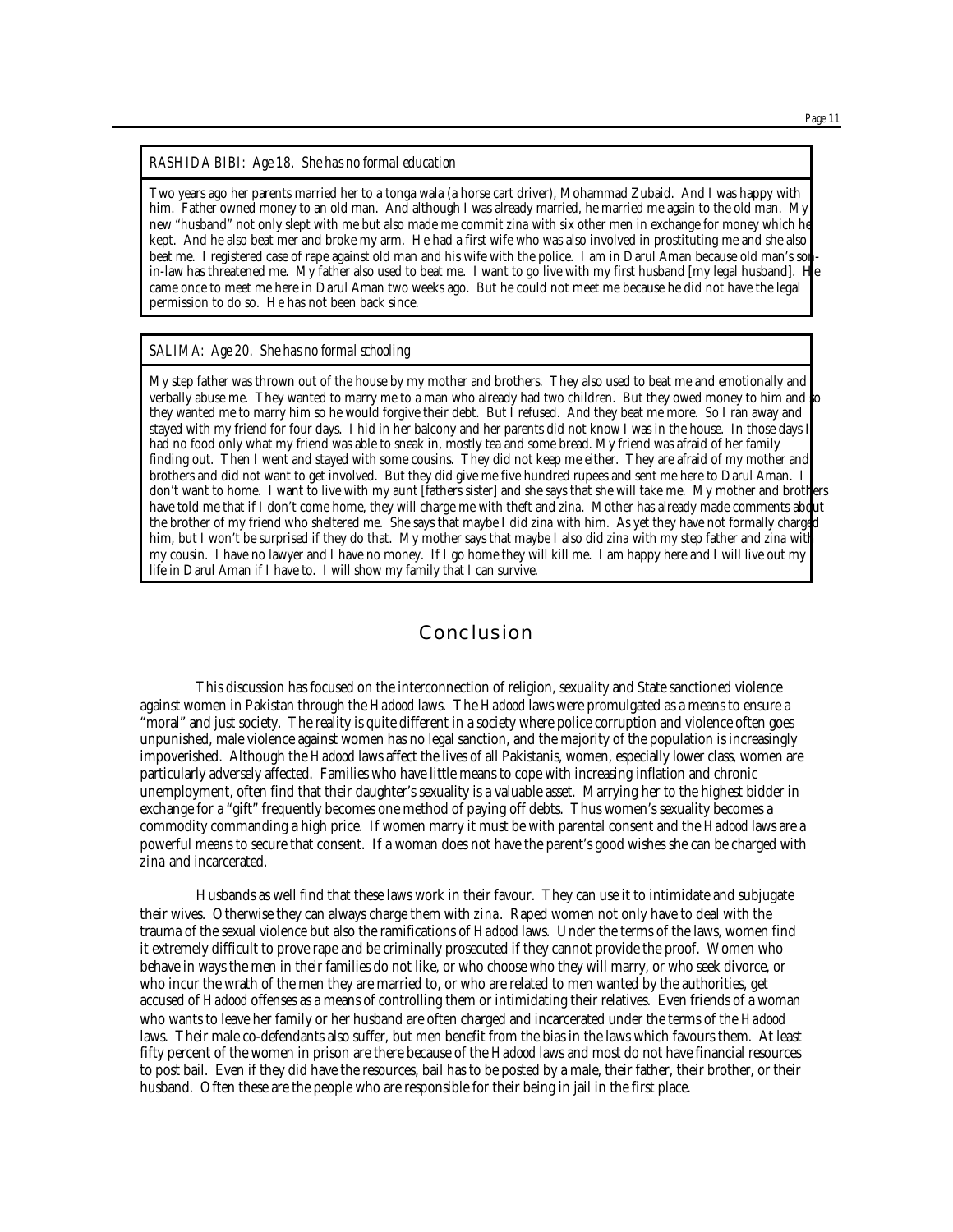In a sense the *Hadood* laws are used to sweep clean the streets of women, particularly poor, unwanted and rebellious women. The laws censure women for having sex, but there is little conclusive proof that the women in jail have had sex in the first place. Many of them were accused of merely aiding and abetting abductions. Indeed many of the women are acquitted upon trial due to lack of evidence. Yet the fact that thousands of women have been incarcerated for years on the accusation of helping in an abduction, or elopement, sends a message that women, particularly poor women, belong to their fathers, brothers and husbands. And people who treat them as individuals with full rights of citizenship and who are sensitive to their narratives of pain and suffering at the hands of those whose property they are socially deemed to be better watch out. They could be accused of helping that property escape the clutches of its rightful "owners." The narratives of the women that I interviewed are a testimony to their poverty and endurance in the face of tremendous odds. The women are contesting their status as property, particularly those at Darul-Aman. They are running away from fathers, brothers and husbands who beat them and sell them to the highest bidders. They are choosing their own marriage partners knowing that their choice places them at considerable risk. Yet in their desire to be *gharaloo* and *sharif* [chaste and honourable] they appear to have accepted the middle class ideal of domesticated, chaste and honest women and their families also want it of them. Yet their narratives also suggest difficulty in maintaining it in their conditions of poverty.

A weak democratic regime brought in the *Hadood* laws to bolster its political base through alliances with right wing religious parties. Subsequent weak regimes have allowed it to continue to wreck havoc in society at the expense of the most vulnerable members, lower class women. All of these regimes have had western financial and political support. The current martial law regime has done nothing to repeal the anti-woman laws. In the West few questions have been raised concerning the mis-use of religion or lack of human rights in Pakistan. Particularly the United States has seldom used its influence with Pakistani regimes to press for an end to human rights violations. The Assistant Secretary of State for Human Rights and Humanitarian affairs Richard Schifter, seemed more concerned with keeping good relations with the Pakistani government, an important American ally, then with the human rights violations against women. During hearing before the House Subcommittee on Human Rights and International Organizations in 1991, he commented that the *Hadood* laws were within the cultural, religious, legal norms of Pakistani society. (HRW 1992). With these comments Mr.Schifter homogenized Pakistani society as monolithic, with all in favour of the process of Islamization. His views rendered invisible the controversies in Pakistan around the *Hadood* laws, the resistance of the women incarcerated under the terms of the Ordinance, and the determination of the women and men organizing and challenging the laws.

The *Hadood* Ordinance is a contested issue in Pakistan. But it is unlikely that the current regime, which is again a minority government, will risk losing the support of Islamist elements within the country. Internal pressure of Pakistani activists will have to be supplemented by external pressure, from individuals, organizations, and governments. Those of us living in North America have to make our elected representatives aware that Pakistani culture is not determined solely by the religious right but is as contested as the culture of any other place.

Finally I argue that liberating Pakistani women from the regressive forces of Islam and local patriarchs will not suffice. Instead, I support an analysis which examines the contestation of national and global interests in defining and constituting the 'sacred' at particular sites. Within such a frame we can challenge the *Hadood* laws not as an instance of Pakistani culture but as part of a strategy of survival by weak, undemocratic regimes. In this way, international feminist strategies of collaboration can identify and target all players in the forces that create and sustain the environment through which women and men live out their spiritual and secular lives, not only in Pakistan but at other sites as well.

### BIBLIOGRAPHY

Alavi, Hamza, "The State in Post-Colonial Societies: Pakistan and Bangla Desh", K. Gough & H.P. Sharma, eds. *Imperialism and Revolution in South Asia*, New York: New York University Press, 1973.

Anwar, Raja, *The Tragedy of Afghanistan: A First-Hand Account*, translated by Khalid Hasan, London: Verso Press,1988.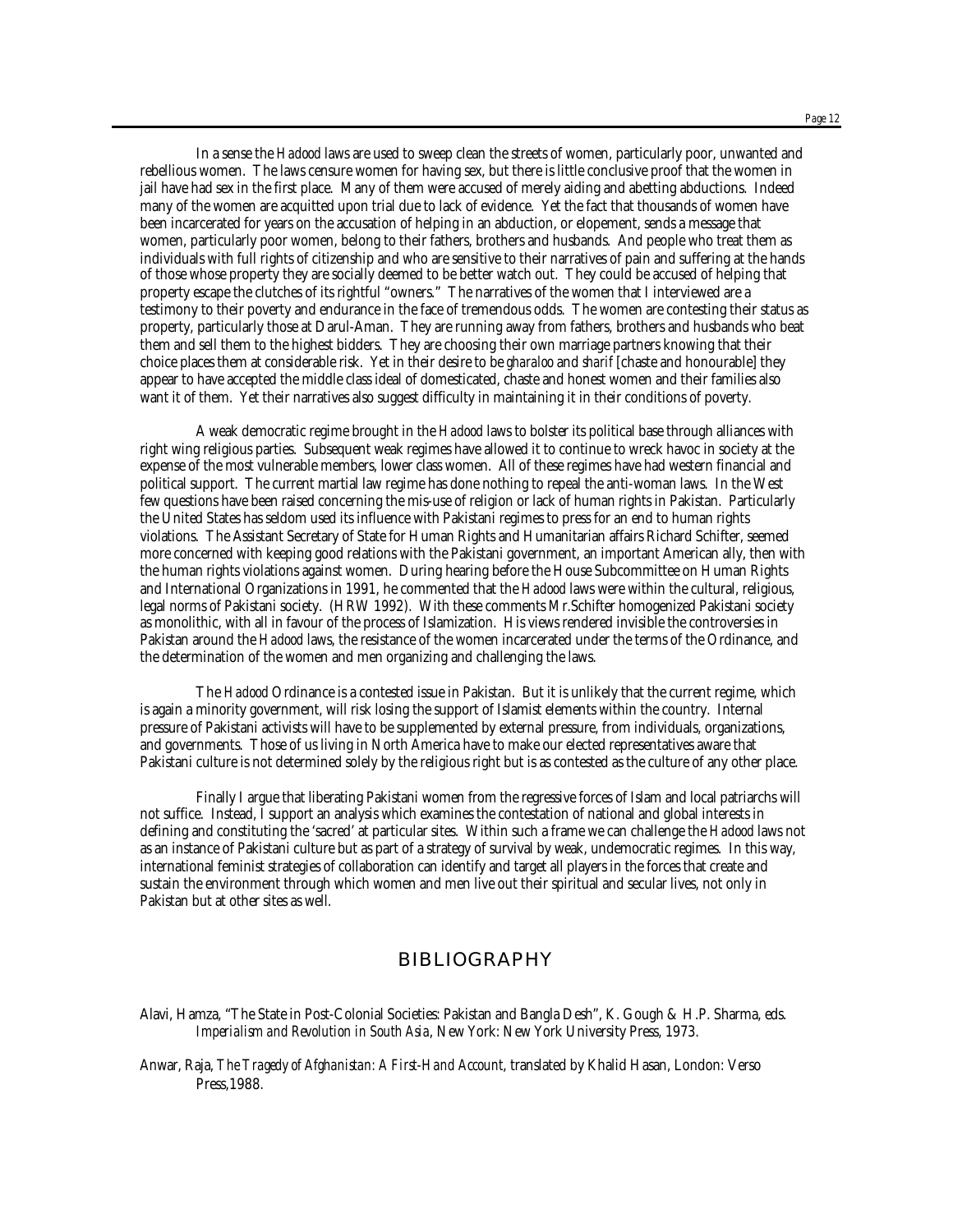Bose, Sugata, & Ayesha Jalal, *Modern South Asia: History, Culture, Political Economy*, New York: Routledge, 1998.

- Graff, Aida, "Caught on the Horns of Political Expediency: Women in Muslim Countries," *Canadian Woman Studies,* Vol 15, No 2 & 3, Spring/Summer 1995, Pages 45-48.
- Grewal, Inderpal & C. Kaplan, "Introduction" in I.Grewal and C.Kaplan (eds.) *Scattered Hegemonies*, USA: University of Minnesota Press, 1994.
- Hanif, C.M., *Manual of Hadood Laws*, Ch. Abdul Sattar at G.F. Printing Press, 1998.
- *The Hedeya or Guide: Commentary on the Mussulman Laws*, translated by order of the Governor-General and Council of Bengal by Charles Hamilton, Vol 1, Karachi, Pakistan: Darul Ishaat Urdu Bazar, 1989.
- Human Rights Commission of Pakistan (HRCP), *State of Human Rights in 1997*, Lahore, Pakistan, Maktaba Jadeed Press, 1997.
- Human Rights Watch HRW, *Double Jeopardy: Police Abuse of Women in Pakistan*, USA 1992.
- Husain, Neelam, "Narrative Appropriation of Saima: Coercion and Consent in Muslim Pakistan" in *Engendering the Nation-State*, (eds.) N.Hussain, S.Mumtaz, R. Saigol, Simorgh Women's Resource and Publication Centre, Lahore, Pakistan, 1997, page 199-242.
- Helie-Lucas, Marie-Aimee, "The Preferential Symbol for Islamic Identity: Women in Muslim Personal Laws", in *Identity Politics and Women: Cultural Reasertions and Feminisms in International Perspective*, (ed) V. Moghadam, Boulder, Colorado: Westeview Press, 1994, pages 391-407.
- Jahangir, Asma, & Hina Jilani, *The Hadood Ordinances: A Divine Sanction*, Lahore, Rhotac Books, 1988.
- Jalal, Ayesha, "The Convenience of Subservience: Women and the State of Pakistan", in *Women, Islam and the State*, (ed.) Deniz Kandiyoti, Philadelphia: Temple University Press, 1991.
- Jalal, Ayesha, *The State of Martial Rule: The Origins of Pakistan's Political Economy of Defense*, Cambridge: Cambridge University Press, 1990.
- Kandiyoti, Deniz, "Introduction", in D. Kandiyoti, (ed) Women, Islam and the State, Philadelphia: Temple University Press, 1991, Pages 1-21.
- Kashmeri, Zuhair, *The Gulf Within: Canadian Arabs, Racism and the Gulf War*, Toronto: James Lorimer, 1991.
- Khan, Shahnaz, *Muslim Women: A Crafting of North American Identity*, University Press of Florida, 2000.
- Khan, Shahnaz, "Muslim Women: Negotiations in the Third Space", *Signs: Journal of Women in Culture and Society*, (23.2) Winter 1998, Page 463-494.
- Khan, Shahnaz, "Situating Muslim Women's Narratives", *Legal Studies Forum*, Domestic Colonialism: An Occupation Thesis, (21:4), 1997, Page 407-442.
- Mehdi, Rubya, "The Offence of Rape in the Islamic Law of Pakistan," *Women Living Under Muslim Laws*, Dossier 18, BP 23, 34790 Grabels, France, July 1997.
- Moghadam, Valentine, "Islamist Movements and Women's Responses in the Middle East", *Gender and History* 3, no 3, Autumn 1991, Pages 268-284.
- Mohanty, Chandra, "Under Western Eye: Feminist Scholarship and Colonial Discourses," in C.Mohanty, A.Russo, L.Torres (eds.) *Third World Woman and the Politics of Feminism*, Bloomington and Indianapolis: Indiana